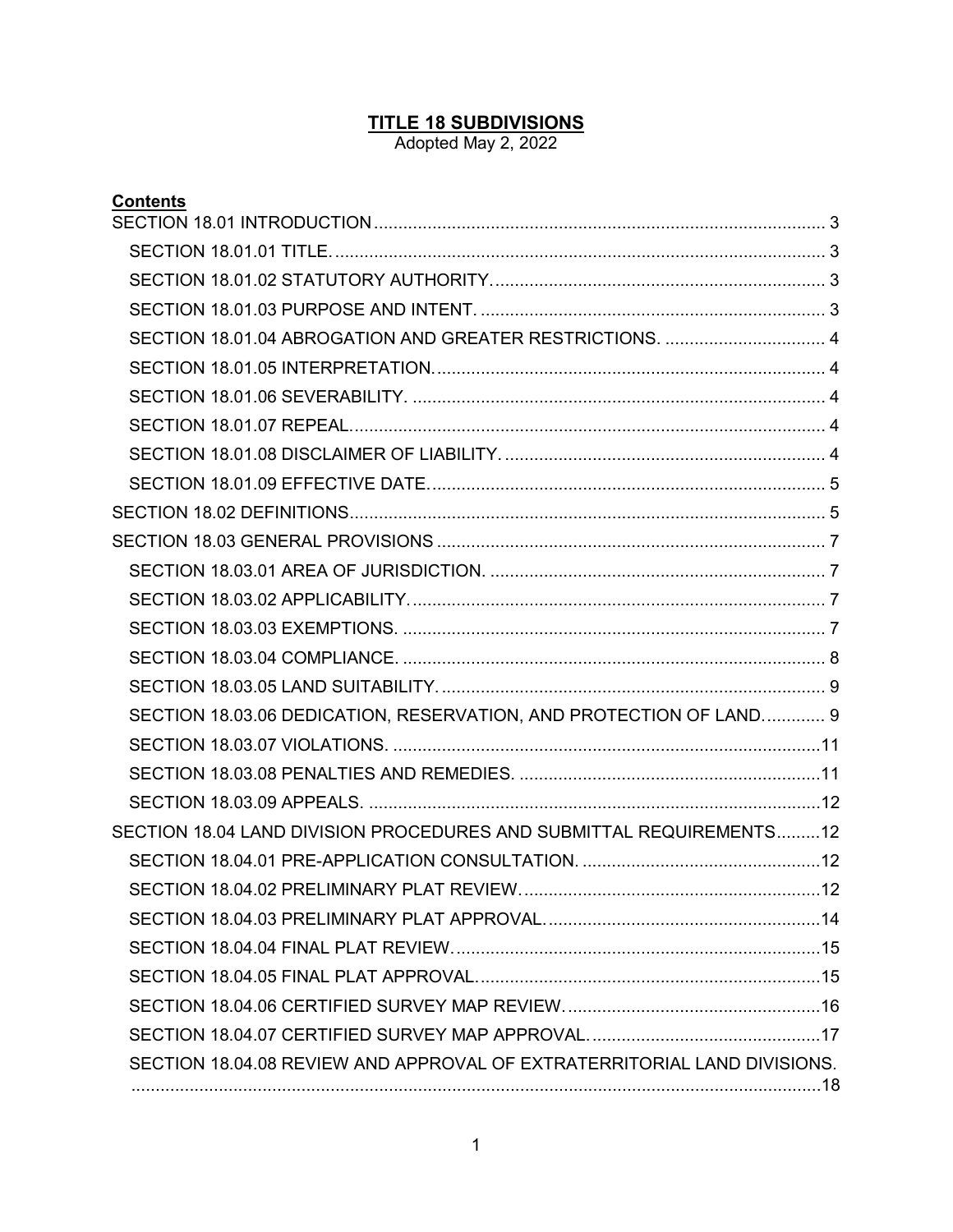| SECTION 18.04.10 REVIEW AND APPROVAL OF CONDOMINIUM INSTRUMENTS18    |  |
|----------------------------------------------------------------------|--|
| SECTION 18.05 DESIGN STANDARDS AND REQUIRED IMPROVEMENTS 19          |  |
|                                                                      |  |
|                                                                      |  |
|                                                                      |  |
|                                                                      |  |
|                                                                      |  |
| SECTION 18.05.06 STORMWATER MANAGEMENT AND GRADING DESIGN. 24        |  |
|                                                                      |  |
|                                                                      |  |
|                                                                      |  |
|                                                                      |  |
|                                                                      |  |
| SECTION 18.05.12 STORM SEWERS AND DRAINAGE FACILITIES CONSTRUCTION27 |  |
|                                                                      |  |
|                                                                      |  |
|                                                                      |  |
|                                                                      |  |
|                                                                      |  |
|                                                                      |  |
|                                                                      |  |
|                                                                      |  |
|                                                                      |  |
|                                                                      |  |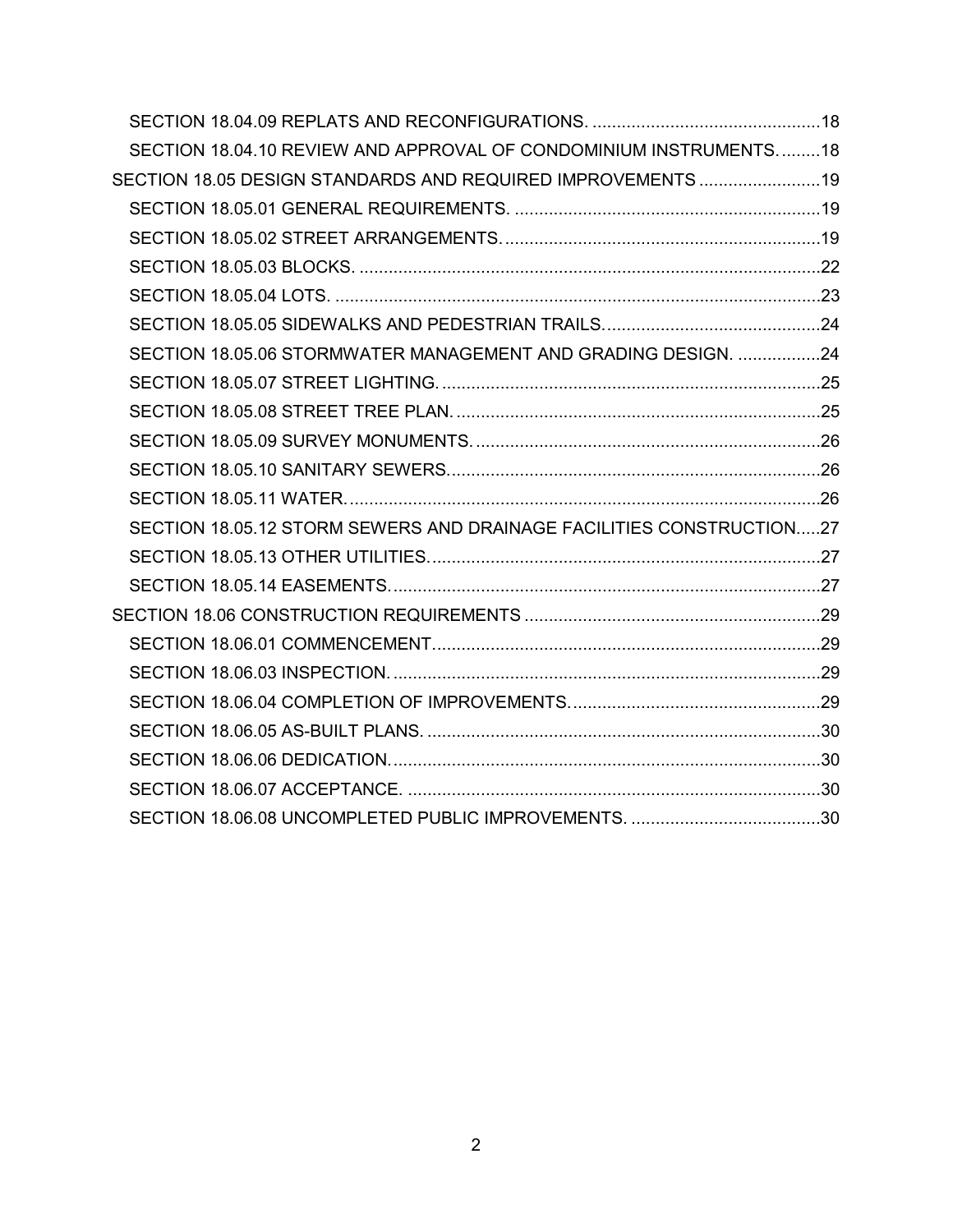# **SECTION 18.01 INTRODUCTION**

### <span id="page-2-1"></span><span id="page-2-0"></span>SECTION 18.01.01 TITLE.

This Ordinance shall be known as, referred to, or cited as the "Subdivisions Ordinance, Village of Grafton, Wisconsin".

## <span id="page-2-2"></span>SECTION 18.01.02 STATUTORY AUTHORITY.

These regulations are adopted under the authority granted by Section 236.45 of the Wisconsin Statutes

### <span id="page-2-3"></span>SECTION 18.01.03 PURPOSE AND INTENT.

The purpose of this Ordinance is to regulate and control all land divisions within the corporate limits of the Village of Grafton and within the extraterritorial land division (plats and certified survey maps) approval jurisdiction of the Village in order to promote and protect the public health, safety, prosperity, aesthetics, and general welfare of the community. More particularly, and without limitation, it is also the purpose of this Ordinance to:

- A. Implement the Village's comprehensive plan and components thereof and facilitate enforcement of community development standards as set forth in the Village's land division ordinance, zoning ordinance, building code, and official map.
- B. Encourage the most appropriate use of land throughout the Village and its area of extraterritorial approval jurisdiction taking into consideration the character of the Village.
- C. Promote the wise use, conservation, and protection and proper development of the soil, water, wetland, woodland, and wildlife resources in the Village and its area of extraterritorial approval jurisdiction, and to achieve a balanced relationship between land use and development and the supporting and sustaining the natural resource base.
- D. Further the orderly layout and appropriate use of land.
- E. Avoid the harmful effects of premature division or development of land.
- F. Lessen congestion in the streets and highways and accommodate "complete streets."
- G. Provide for proper ingress to and egress from development sites.
- H. Secure safety and resiliency from fire, flooding, disastrous storms, water pollution, disease, and other hazards to help minimize expenditures for disaster relief and flood mitigation projects.
- I. Prevent and control erosion, sedimentation, and other pollution of surface and subsurface waters.
- J. Meet stormwater regulations set forth in Chapter 23.01 Stormwater Management Regulations, Chapter 23.04 Control of Construction Site Erosion, and current Village stormwater regulations set forth in the Wisconsin Department of Natural Resources MS4 permit.
- K. Preserve natural vegetation and cover to the extent practicable, and protect the natural beauty of the Village.
- L. Preserve the distinct character of neighborhoods, commercial districts, and the community.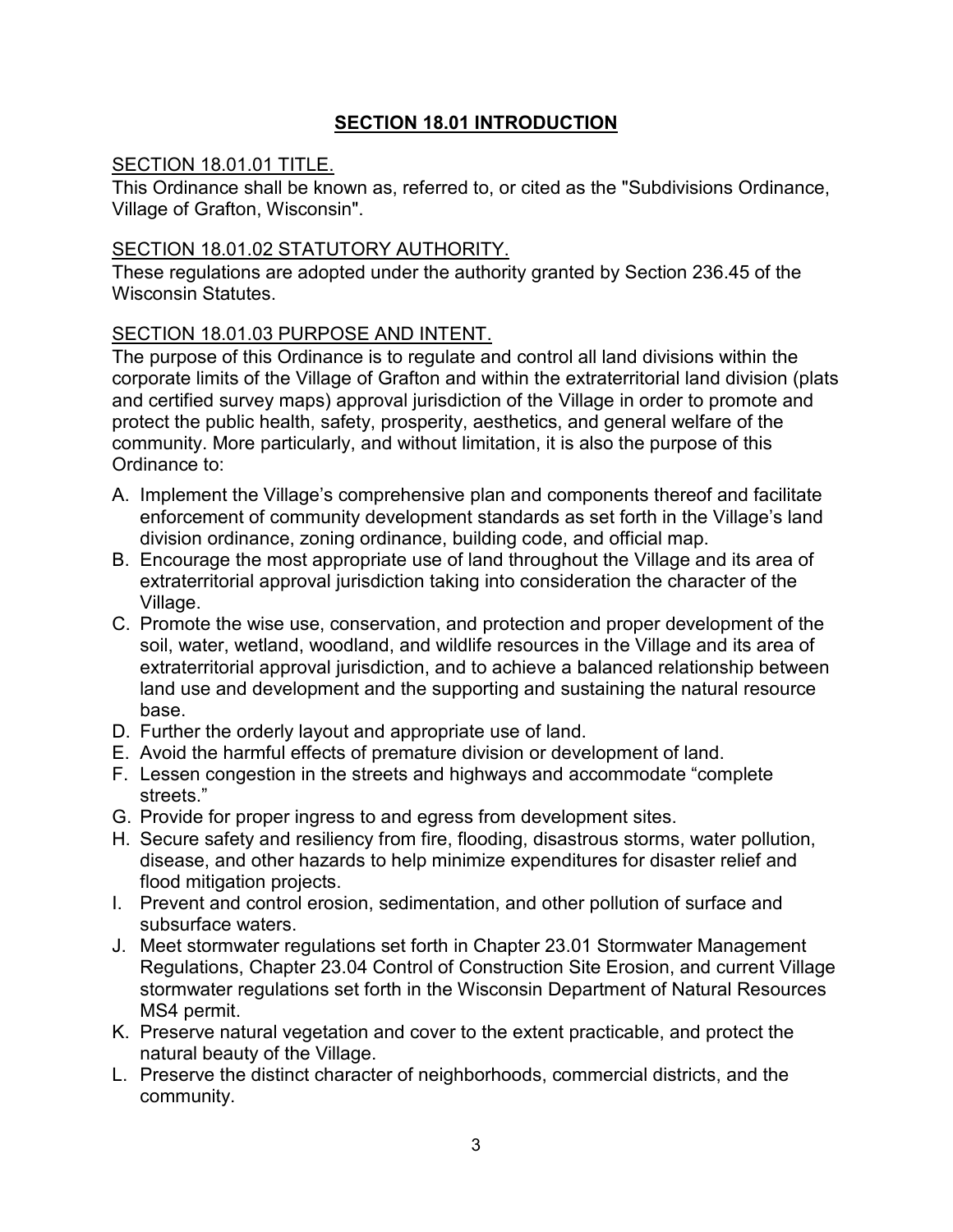- M. Provide adequate light, air, and water.
- N. Prevent the overcrowding of land.
- O. Facilitate the division of land into smaller parcels in accordance with the adopted comprehensive plan.
- P. Facilitate and ensure the adequate provision of transportation, water, sewerage, stormwater management, schools, parks, playgrounds, and other public facilities and services.
- Q. Further the sustainability of the Village by accommodating green development and infrastructure.
- R. Ensure adequate legal description and proper survey monumentation of divided land.
- S. Restrict building in areas of unsuitable soils or other areas poorly suited for development.
- T. Provide for the administration and enforcement of this Ordinance.
- U. Provide penalties and other remedies for violation of this Ordinance.

### <span id="page-3-0"></span>SECTION 18.01.04 ABROGATION AND GREATER RESTRICTIONS.

It is not the intent of this Ordinance to repeal, abrogate, annul, impair, or interfere with any existing easements, covenants, deed restrictions, agreements, rules, regulations, permits, or approvals previously adopted or issued pursuant to law. However, where this Ordinance imposes greater restrictions and such restrictions do not contravene rights vested under law, the provisions of this Ordinance shall govern. This Ordinance may not modify in a more restrictive manner time limits, deadlines, notice requirements, or other provisions of Chapter 236 of the Wisconsin Statutes that provide protections for a subdivider in accordance with Section 236.45(2)(ac).

#### <span id="page-3-1"></span>SECTION 18.01.05 INTERPRETATION.

The provisions of this Ordinance shall be interpreted to be minimum requirements, shall be liberally construed in favor of the Village, and shall not be deemed a limitation or repeal of any other power granted by the Wisconsin Statutes.

#### <span id="page-3-2"></span>SECTION 18.01.06 SEVERABILITY.

If any section, provision, or portion of this Ordinance is adjudged unconstitutional or invalid by a court of competent jurisdiction, the remainder of this Ordinance shall not be affected thereby.

#### <span id="page-3-3"></span>SECTION 18.01.07 REPEAL.

All other ordinances or parts of ordinances of the Village inconsistent or conflicting with this Ordinance, to the extent of the inconsistency only, are hereby repealed.

## <span id="page-3-4"></span>SECTION 18.01.08 DISCLAIMER OF LIABILITY.

The Village does not guarantee, warrant, or represent that only those areas delineated as floodplains on plats and certified survey maps will be subject to periodic inundation, nor does the Village guarantee, warrant, or represent that the soils shown to be unsuited for a given land use from tests required by the Ordinance are the only unsuitable soils within the jurisdiction of this Ordinance; and thereby asserts that there is no liability on the part of the Village Board, its agencies or agents, or employees for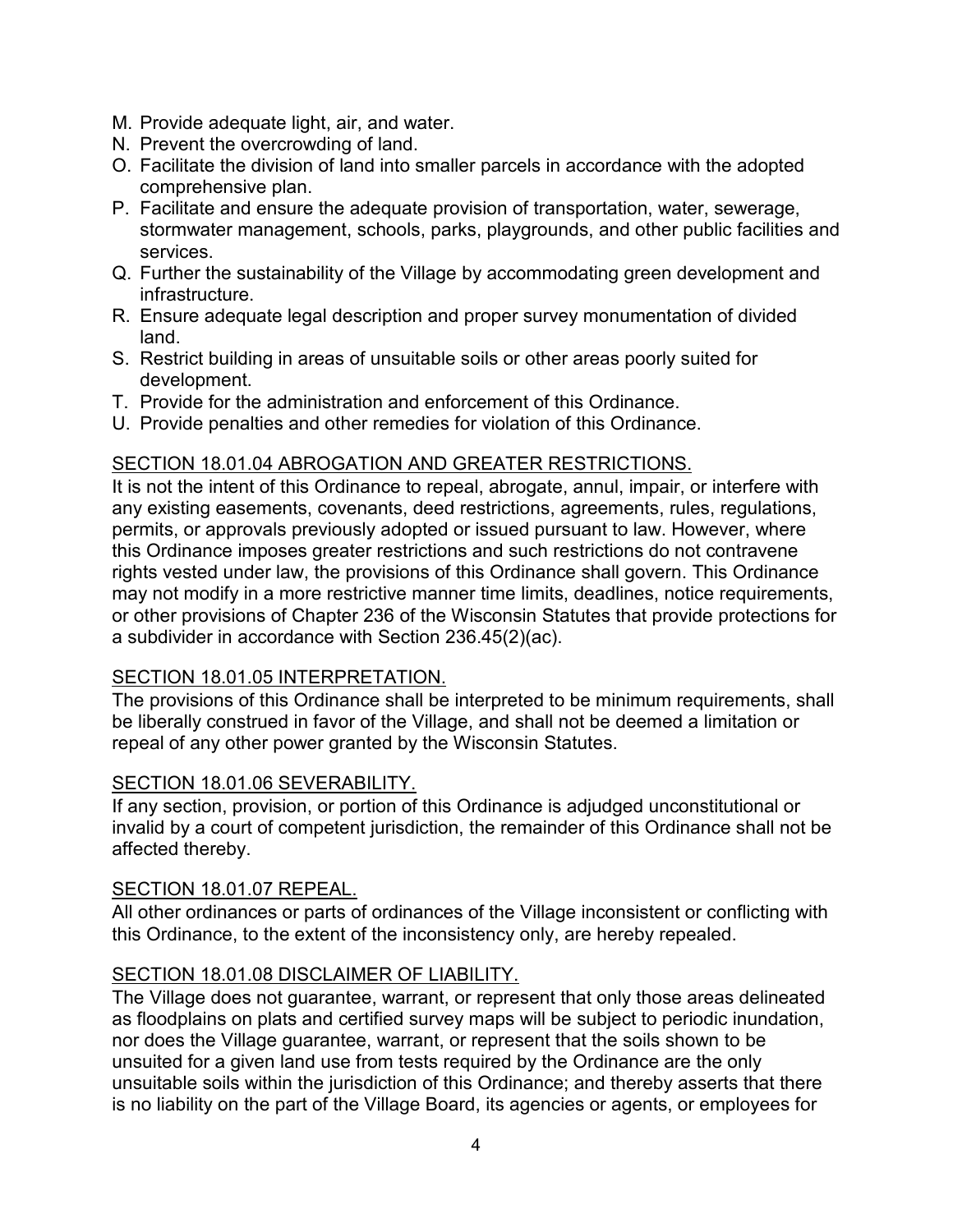flooding problems, sanitation problems, or structural damages that may occur as a result of reliance upon, and conformance with, this Ordinance.

### <span id="page-4-0"></span>SECTION 18.01.09 EFFECTIVE DATE.

This Ordinance and amendments thereto shall be effective after a public hearing, adoption by ordinance by the Village Board, and posting or publication as required by law.

# **SECTION 18.02 DEFINITIONS**

<span id="page-4-1"></span>For the purpose of this Ordinance, the following terms are defined. Words used in the present tense include the future, the singular number includes the plural number, and the plural number includes the singular number. The word "shall" is mandatory.

- A. Alley: A special public way affording only secondary access to abutting properties.
- B. Block: A parcel of land bounded on at least one side by a street and on the other sides by a natural or man- made barrier.
- C. Condominium: A property subject to a condominium declaration under Chapter 703, Wisconsin Statutes.
- D. Condominium Instrument: The declarations, plats and plans of a condominium together with any attached exhibits and schedules filed for record under Chapter 703, Wisconsin Statutes.
- E. Plats within the Extraterritorial Plat Approval Jurisdiction: When the land to be subdivided lies within one and one-half  $(1 \frac{1}{2})$  miles of the corporate limits of the Village of Grafton, the Grafton Land Subdivision Ordinance shall apply. Approval agencies shall be as specified in Chapter 236, Wisconsin Statutes and the subdivider must comply with the land division regulations of said agencies or units of government.
- F. Building Site: A parcel of land occupied, or intended to be occupied, by a structure, as permitted under applicable Zoning Regulations.
- G. Certified Survey Map: A map of land split prepared in accordance with this Ordinance and Chapter 236, Wisconsin Statutes.
- H. Collector Street: A street used, or intended to be used, to carry traffic from minor streets to the major system of major streets, including the principal entrance streets to residential developments.
- I. Comprehensive Plan: The extensively developed plan adopted by the Plan Commission and certified by the Village Board pursuant to Section 62. 23, Wisconsin Statutes, including proposals for future land use, transportation, urban redevelopment, and public facilities. Devices for the implementation of these plans, such as zoning, official map, land division, and building line Ordinances, and capital improvement programs shall also be considered a part of the Comprehensive Plan.
- J. Cul-de-sac Street: Minor street closed at one end with a turnaround provided for vehicles.
- K. Extraterritorial Plat Approval Jurisdiction: The unincorporated area within one and one-half  $(1 \frac{1}{2})$  miles of a fourth class city or a village, and within three (3) miles of all other cities.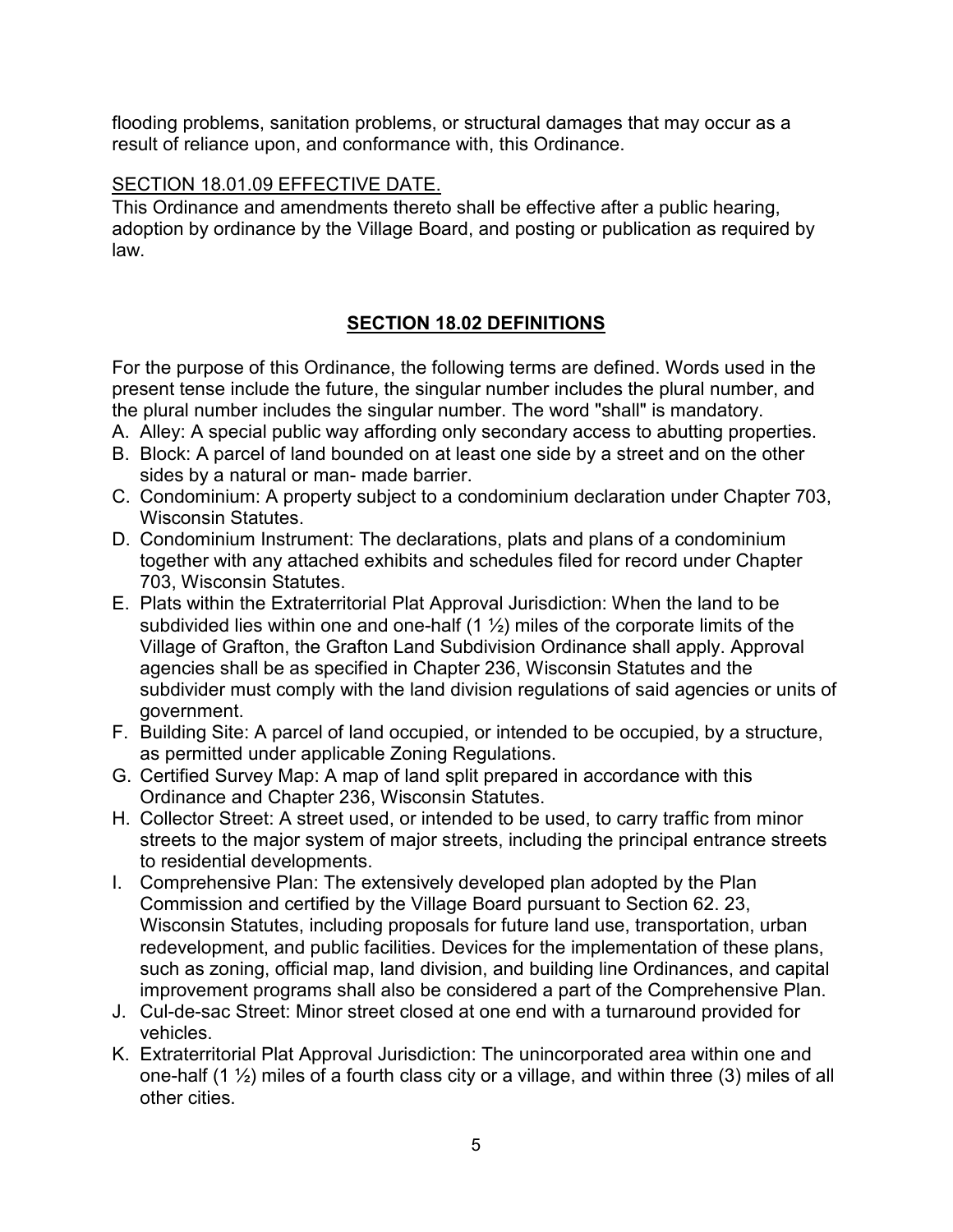- L. Final Plat: The map or plan of record of a subdivision, and any accompanying material, as described in Section 30-443.
- M. Frontage Street: A minor street auxiliary to and located on the side of a major street for control of access and for service to the abutting development.
- N. Housing Unit (Dwelling Unit): A residential unit intended for permanent or seasonal occupancy by a family or individual householder. Group housing units without private kitchens and with group dining facilities are not considered housing units for the purposes of this Chapter.
- O. Land Disturbing Activity: Any man-made alteration of the land surface resulting in a change in the topography or existing vegetative or non-vegetative soil cover that may result in runoff and lead to an increase in soil erosion and movement of sediment into waters of this state. Land disturbing activity includes clearing and grubbing, demolition, excavating, pit trench dewatering, filling, and grading activities.
- P. Land Division: The division of a lot or parcel of land by subdivision plat, condominium instrument, or Certified Survey Map (CSM) for the purpose of transfer of ownership or building development.
- Q. Major Street: A street used, or intended to be used, primarily for through traffic, including freeways and expressways, as well as major streets, highways, and parkways.
- R. Minor Street: A street used, or intended to be used, primarily for access to abutting properties
- S. Official Map: Is that map adopted pursuant to Section 62.23, Wisconsin Statutes which shows existing and proposed streets, highways, parkways, parks and playgrounds, and school sites.
- T. Plat: A map of a subdivision or condominium complete with all certificates and engineering data, per Chapter 236 and Chapter 703, Wisconsin Statutes
- U. Preliminary Plat: A map showing the salient features of a proposed subdivision or land division, as described in Section 30-443.
- V. Public Way: Any public road, street, highway, walkway, drainage way, or part thereof.
- W. Replat: The changing of the boundaries of a recorded subdivision plat or part thereof.
- X. Subdivider: Person or persons requesting review or action on a subdivision, condominium, Certified Survey Map (CSM)
- Y. Subdivision: The division of a lot or parcel of land for the purpose of transfer of ownership or building development, where:
	- 1. The act of division creates five (5) or more parcels or building sites of five (5) acres each or less in area; or
	- 2. The act of division creates five (5) or more parcels or building sites of five (5) acres each or less in area by successive divisions within a period of five (5) years.
	- 3. The term "subdivision" shall include resubdivision, and when appropriate to the context, shall relate to the process of subdividing or to the land subdivided, regardless of change in ownership.
- Z. Utilities: Public supply of services including but not limited to sanitary sewer, water, electricity, and natural gas.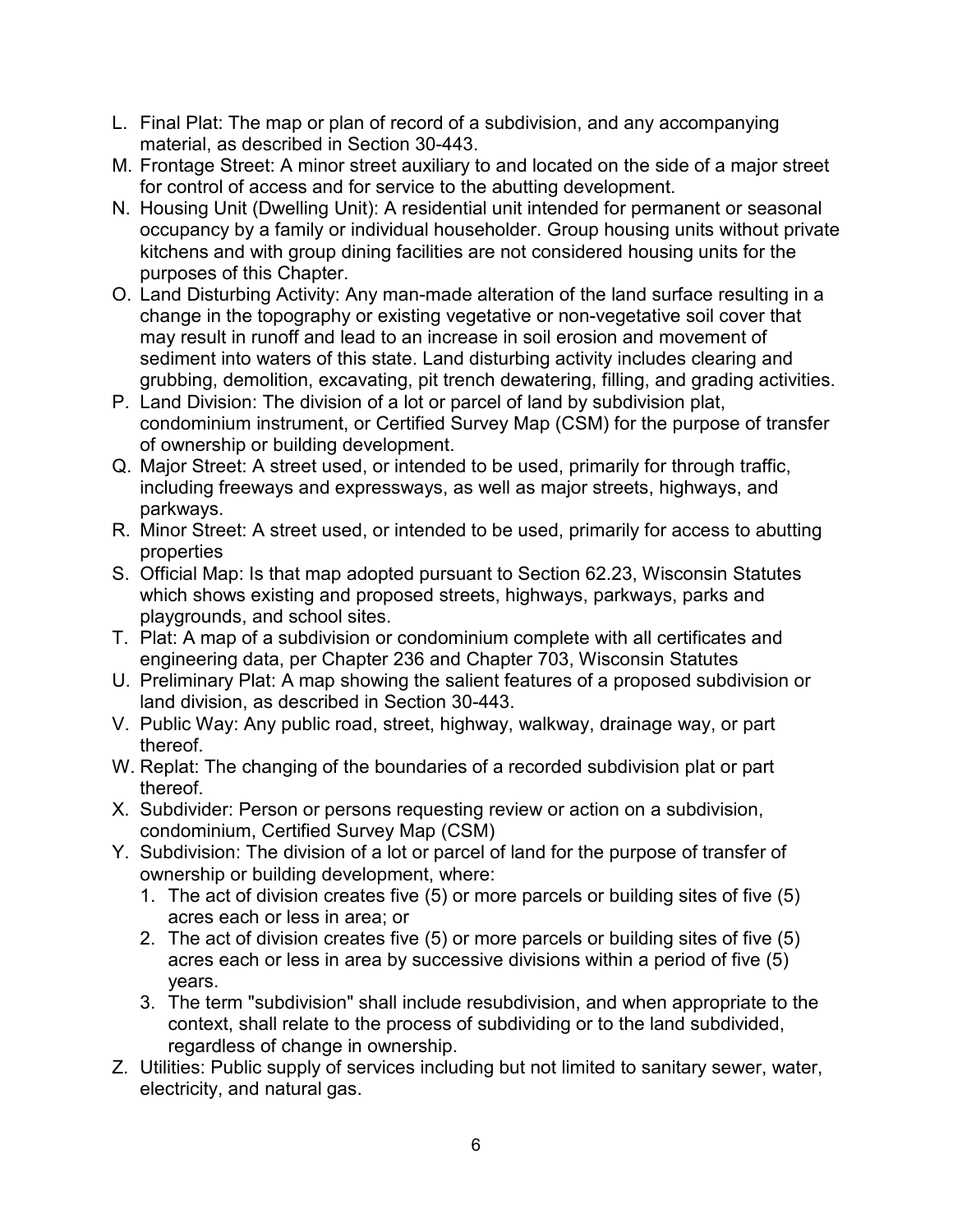AA. Other: All other pertinent terms shall be as defined in the Zoning Ordinance of the Village of Grafton, and in Chapter 236, Wisconsin Statutes.

# **SECTION 18.03 GENERAL PROVISIONS**

#### <span id="page-6-1"></span><span id="page-6-0"></span>SECTION 18.03.01 AREA OF JURISDICTION.

This Ordinance shall apply to all land and water within the corporate limits of the Village of Grafton, Ozaukee County, Wisconsin, and to all lands within the extraterritorial land division approval jurisdiction of the Village.

#### <span id="page-6-2"></span>SECTION 18.03.02 APPLICABILITY.

All proposed land divisions, except those exempted in accordance with this Ordinance. shall be subject to Village review and approval in which the Village shall approve, approve with conditions and/or deed restrictions, or reject proposed plats and certified survey maps.

- A. Subdivisions. Any division of land within the Village or the extraterritorial land division approval jurisdiction of the Village that results in a subdivision as defined in Section 18.02 Definitions shall be surveyed and a plat thereof approved and recorded pursuant to the provisions this Ordinance and Chapter 236 of the Wisconsin Statutes.
- B. Minor Land Divisions. Any division of land within the Village or the extraterritorial land division approval jurisdiction of the Village that results in a minor land division as defined in Section 18.02 shall be surveyed and a certified survey map of such division approved and recorded as required by this Ordinance and Chapter 236 of the Wisconsin Statutes.
- C. Condominiums. Any development within the Village that creates a condominium as defined in Section 18.02 shall be surveyed and a condominium plat thereof approved and recorded pursuant to Section 18.04.08 of this Ordinance and Chapter 703 of the Wisconsin Statutes. Any condominium that creates a new lot, parcel, or outlot shall also comply with the requirements of Chapter 236 of the Wisconsin Statutes and the requirements of this Ordinance as applicable to land divisions. It is the express intent of this Ordinance to regulate condominiums having one or more principal structures on any lot or parcel, except for condominium conversions of existing buildings where no additional units are being developed, provided such conversions comply with Chapter 703 of the Wisconsin Statutes. In no case shall the maximum number of units in a condominium exceed the maximum number of lots the same parcel could have accommodated under the Village zoning ordinance if the parcel had been conventionally divided or developed.

## <span id="page-6-3"></span>SECTION 18.03.03 EXEMPTIONS.

- A. The Provisions of this Ordinance, as it applies to division of tracts of land into four or fewer lots or parcels, shall not apply to:
	- 1. Transfers of interest in land by will or pursuant to court order.
	- 2. Leases for a term not to exceed 10 years, mortgages, or easements.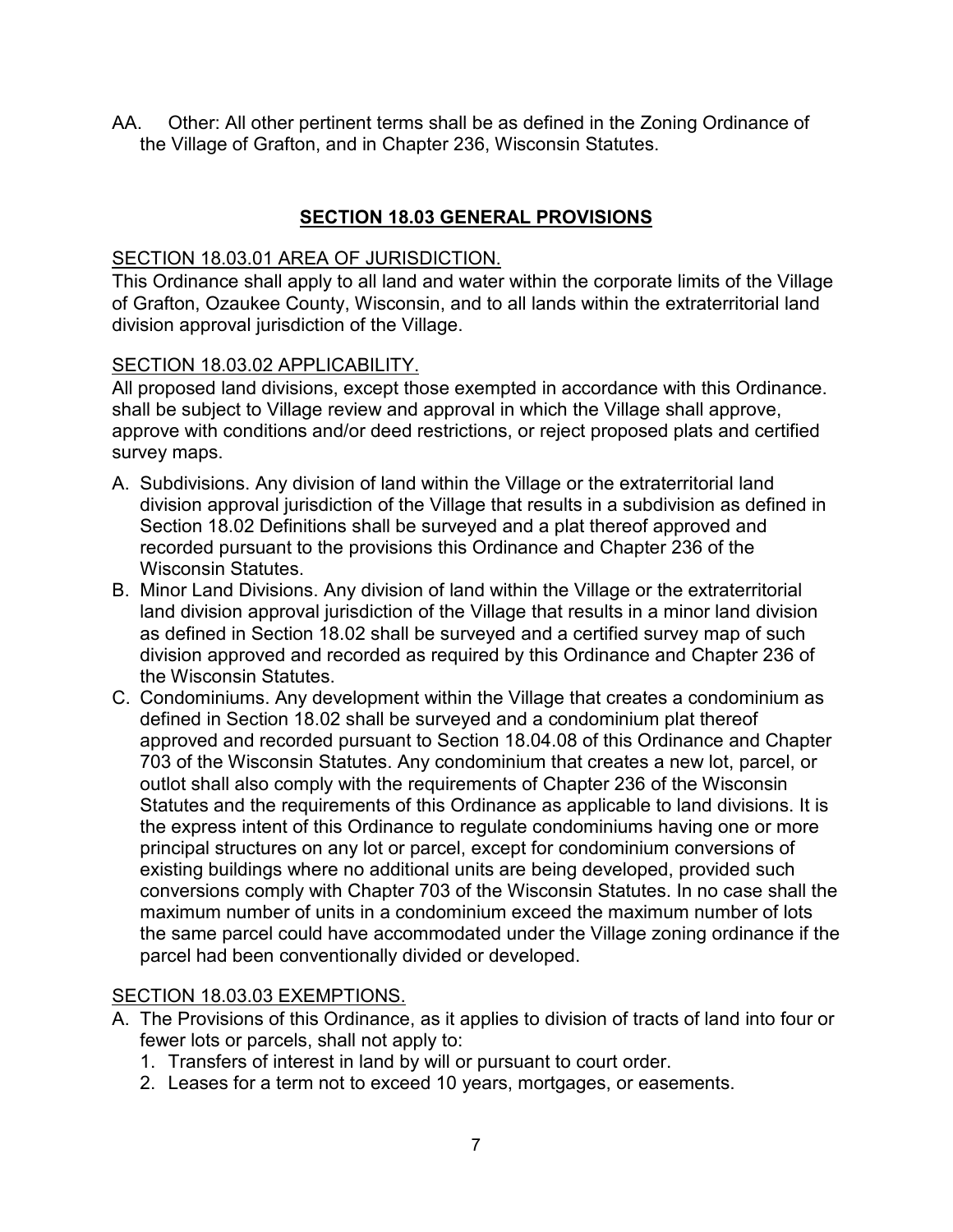- 3. Sale or exchange of parcels of land (i.e., lot line adjustments) between owners of adjoining property, subject to review and approval by the Community Development Directgor to ensure compliance with the requirements of this Ordinance and the Village Zoning Ordinance, if additional lots are not thereby created and the lots resulting are not reduced below the minimum sizes required by this Ordinance, the Zoning Ordinance, or other applicable laws or ordinances and the Village approves the sale or exchange to ensure compliance with such requirements and ordinances.
- 4. Lot combinations of adjoining property if owned by the same party, subject to Village review and approval to ensure compliance with the requirements of this Ordinance and the Village Zoning Ordinance.
- B. All of the following specific uses and activities are exempted from this Ordinance:
	- 1. Condominium developments where there are no parcels created.
	- 2. Cemetery plats made under Section 157.07 of the Wisconsin Statutes.
	- 3. Assessors' plats made under Section 70.27 of the Wisconsin Statutes; however, assessors' plats shall comply with Sections 236.15(1)(a) through (g) and 236.20(1) and (2)(a) through (e) of the Wisconsin Statutes, unless waived under Section 236.20(2)(L).
	- 4. Public transportation project plats made under Section 84.095 of the Wisconsin **Statutes**
	- 5. Sale or exchange of parcels of public utilities or railway rights-of-way to adjoining property owners if the Village Board and all other approval authorities approve such sale or exchange on the basis of applicable local ordinances or the provisions of Chapter 236 of the Wisconsin Statutes.

#### <span id="page-7-0"></span>SECTION 18.03.04 COMPLIANCE.

No person, firm, or corporation shall divide any land located within the jurisdictional limits of the Village which results in a subdivision, minor land division, replat, or condominium as defined herein unless specifically exempted under Section 18.03.03; and no such subdivision, minor land division, replat, or condominium shall be entitled to record without compliance with:

- A. All requirements of this Ordinance.
- B. The Village Comprehensive Plan or any component thereof, the zoning ordinance, the official map ordinance, and the erosion control and stormwater management ordinance.
- C. The provisions of Village Municipal Code Chapter 23.01 Stormwater Management Regulations and Chapter 23.04 Control of Construction Site Erosion.
- D. The provisions of Chapter 236 of the Wisconsin Statutes for proposed land divisions.
- E. The provisions of Chapter 703 of the Wisconsin Statutes for proposed condominiums.
- F. The rules of the Wisconsin Department of Safety and Professional Services regulating lot size and lot elevation necessary for proper sanitary conditions if any lot or unit is not served by a public sewer and provisions for such service have not been made.
- G. The rules of the Wisconsin Department of Transportation and the Ozaukee County highway department relating to provision for the safety of entrance upon and departure from County and State trunk highways or connecting highways and for the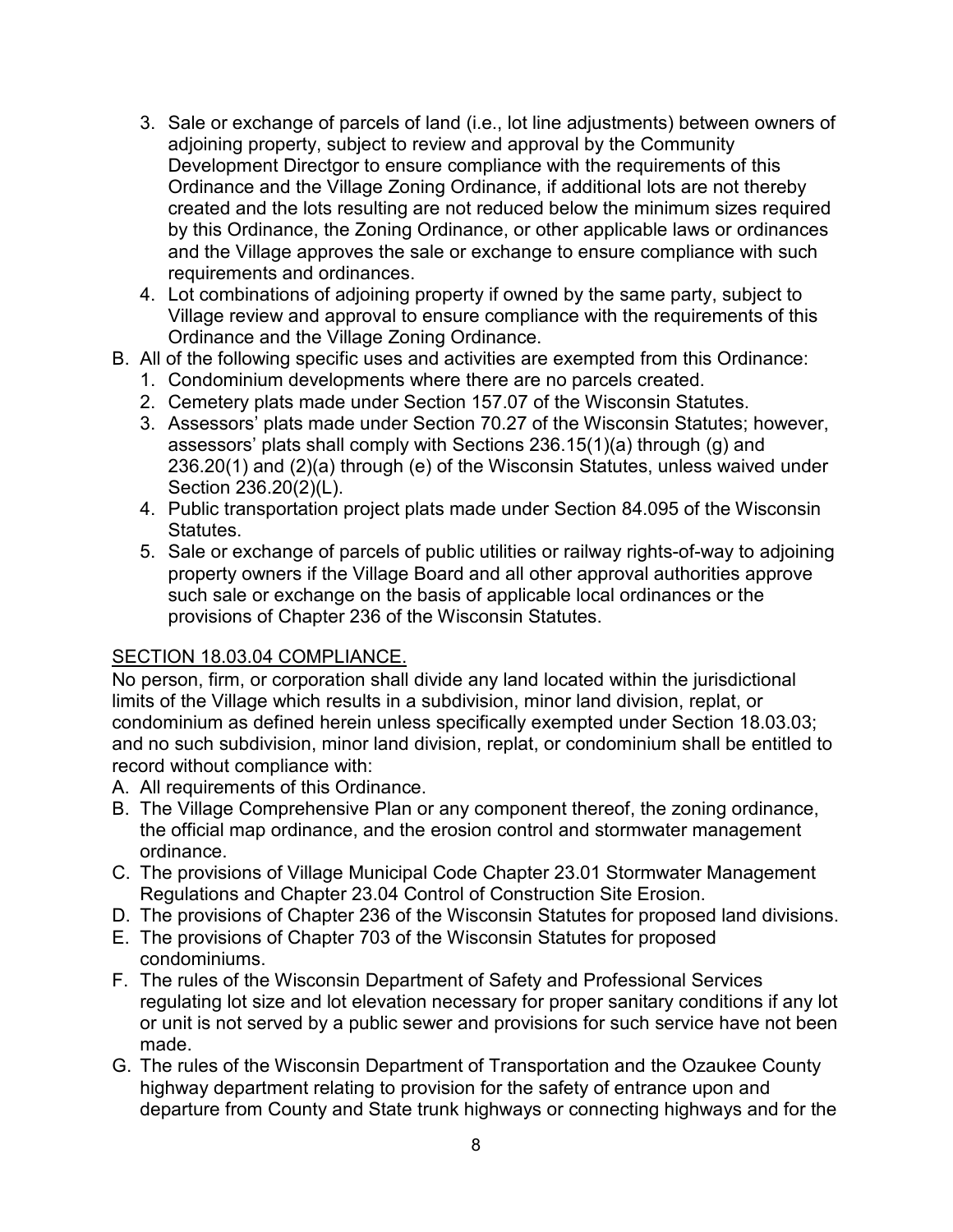preservation of the public interest and investment in such highway systems if the land owned or controlled by the subdivider abuts on a County or State trunk highway or connecting highway or street.

- H. The rules of the Wisconsin Department of Natural Resources setting water quality standards preventing and abating pollution, and regulating development within floodplain, wetland, and shoreland areas.
- I. The rules of the U.S. Army Corps of Engineers and U.S. Environmental Protection Agency.
- J. All other applicable ordinances and State and Federal regulations.

# <span id="page-8-0"></span>SECTION 18.03.05 LAND SUITABILITY.

- A. No land shall be subdivided which is judged by the Plan Commission to be unsuitable for use by reason of flooding, inadequate drainage, adverse soil or rock formation, unfavorable topography, or any other feature likely to be harmful to the health, safety, or welfare of future residents or land owners in the proposed subdivision or of the community. The Village Plan Commission, in applying the provisions of this Ordinance, shall in writing recite the particular facts upon which it bases its conclusion that the land is not suitable for the proposed use, and afford the subdivider an opportunity to present evidence regarding such unsuitability, if he so desires. Thereafter, the Village Plan Commission may affirm, modify, or withdraw its determination of unsuitability.
- B. In the case of land divisions and platted subdivisions, lot sizes shall conform to the area and width requirements prescribed for the zoning district in which the property is located.
- C. Subdivision Policies. The Village of Grafton subscribes to the policy that urbanizing land should be located in a compact manner within the Village where a full range of urban services and facilities will be available. Subdivisions shall conform to the following policies:
	- 1. To preserve and enhance the Village and encourage compact balanced growth.
	- 2. To direct new growth to those areas capable of providing a full range of urban services and facilities.
	- 3. To prevent scattered and noncontiguous development.
	- 4. To ensure that new development will not be detrimental to the physical, social, and economic well being of residents of the Village.
	- 5. To ensure that new development will be organized and timed so as to permit urban services and facilities to be provided as economically and efficiently as possible.
	- 6. To discourage new developments in those areas that are premature in terms of planning and timing for the provision of adequate public services and facilities.

# <span id="page-8-1"></span>SECTION 18.03.06 DEDICATION, RESERVATION, AND PROTECTION OF LAND.

A. Wherever a tract of land to be subdivided includes all or any part of an major street, drainage way, or other public way which has been designated in the Comprehensive Plan or component part thereof, or on an official map of the Village of Grafton, said public way shall be made a part of the plat and/or Certified Survey Map and dedicated or reserved or treated by the developer as determined by the Plan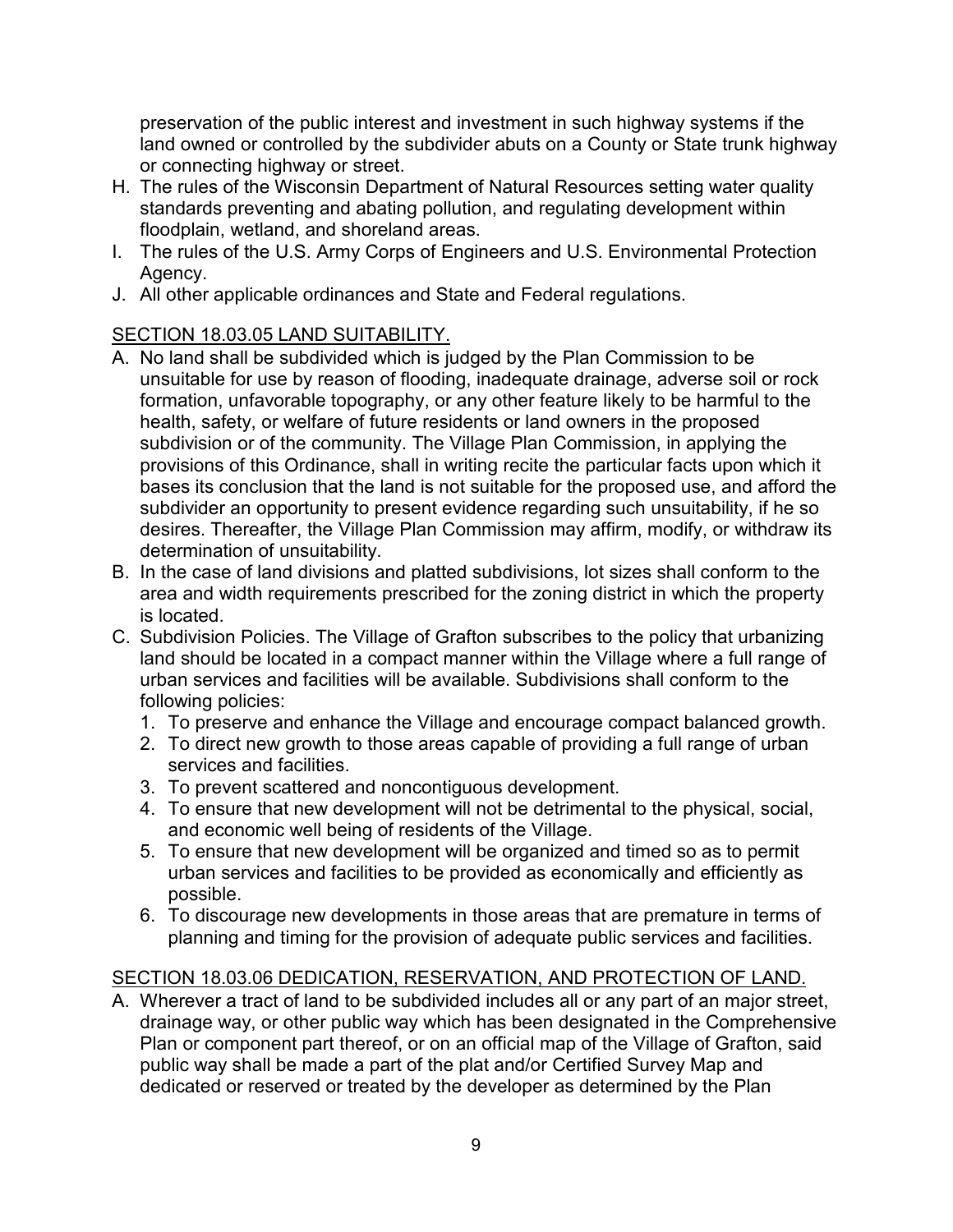Commission, in the locations and dimensions indicated on such plan or map, and as set forth in this Ordinance.

- B. Wherever a proposed playground, park, school site or other public land, other than streets or drainage ways, designated in a Comprehensive Plan, component part thereof, or on an official map of the Village of Grafton is embraced, all or in part, in a tract of land to be subdivided, these proposed public lands shall be so designated as to be made an integral part of the plat and/or Certified Survey Map and may be dedicated; but in any case, shall be reserved for acquisition at undeveloped land costs, by the agency having jurisdiction.
- C. Wherever a subdivision or land division abuts a public use area, such as a park, lake, stream, or any similar type of public recreational area, the subdivider, at the option of the Plan Commission, shall provide an access thoroughfare up to sixty (60) feet wide connecting such public area with a public street or pedestrian path, so that there shall be adequate public access to the public use area, as determined by the Plan Commission.
- D. The dedication of land for public purposes, such as parks, rights-of-way, school sites and easements, becomes effective at the time of approval and recording of the Certified Survey Map or the final plat.
- E. On sites reserved for eventual public acquisition, no building development is permitted during the time of reservation. Land so reserved shall be shown on the plat of the subdivision or on a Certified Survey Map of other divisions.
- F. Public Sites and Open Spaces. In order that adequate open space and sites for public uses may be properly located and preserved as the community develops, and in order that the cost of providing the park and recreation sites and facilities necessary to serve the additional families brought into the community by subdivision development may be more equitably apportioned on the basis of the additional need created by the individual subdivision development, the following provisions are established:
	- a. Reservation of Potential Sites: In the design of a subdivision, condominium development, or land division, consideration shall be given to the adequate provision of and correlation with such public sites or open spaces where it is determined by the Plan Commission that a portion of the area is required for such public sites or open spaces, the subdivider may be required to reserve such area.
	- b. Dedication of Sites: Where feasible and compatible with the Comprehensive Plan and/or Comprehensive Outdoor Recreation Plan, the subdivider shall dedicate to the public adequate land to provide for the park and recreation needs of the subdivision, condominium or land division. The amount of land to be provided per residential dwelling unit shall be determined by the Village of Grafton Comprehensive Outdoor Recreation Plan.
	- c. Proportionate Payment in Lieu of Dedication: Where the Village, at its sole discretion, determines such dedication is not feasible or compatible with the Comprehensive Plan and/or Comprehensive Outdoor Recreation Plan, the subdivider shall, in lieu thereof, pay to the Village a fee equivalent to the value of the required dedication. Such fee shall be established by the Village Board and updated annually. No payment shall be required for a lot created by a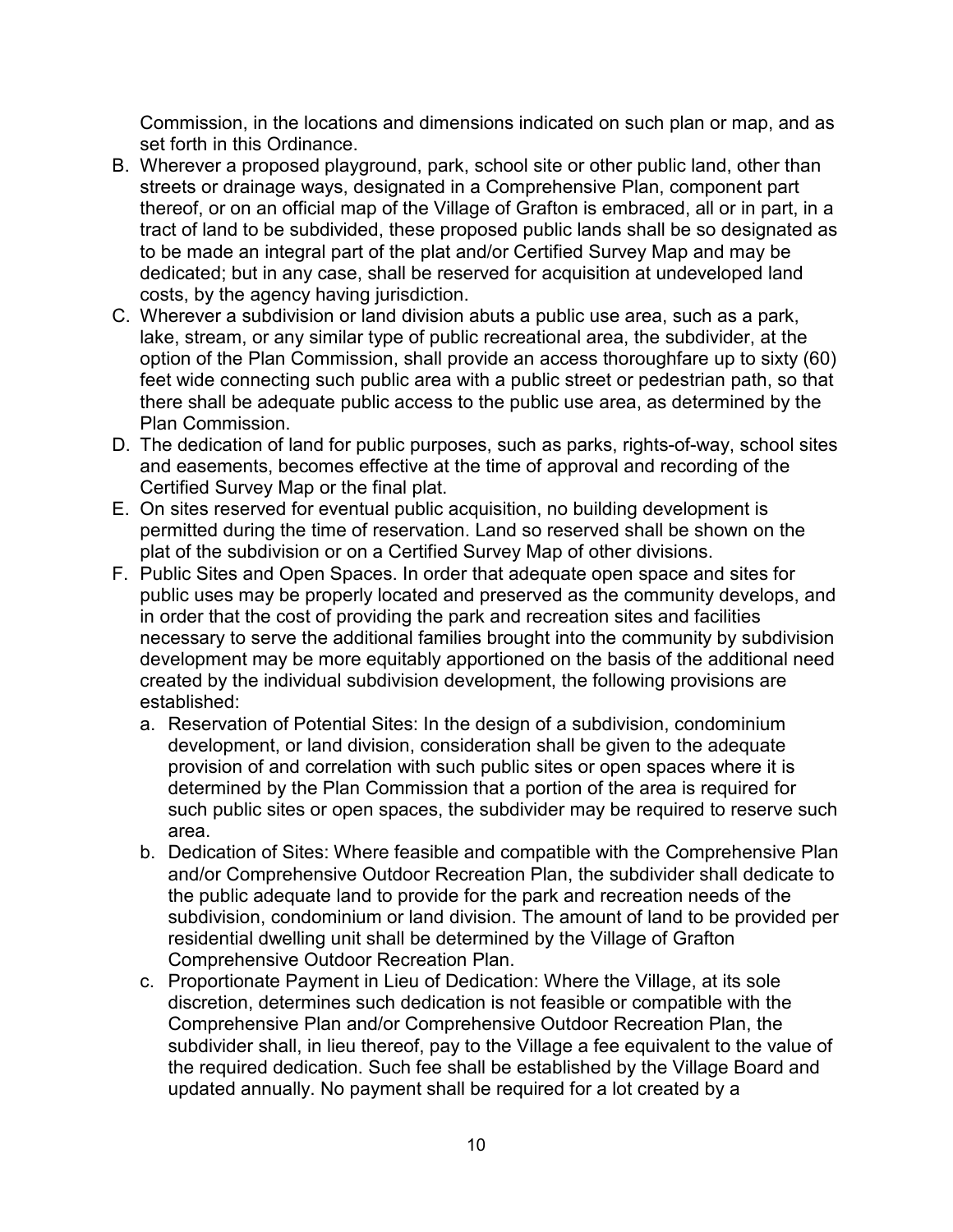subdivision, condominium instrument, or Certified Survey Map if such land division does not create or allow additional housing units.

- d. Determination of Feasibility: The determination as to the feasibility of dedication shall be made by the Plan Commission.
- G. Excessive Street Dedication. In the case of a major thoroughfare lying within the plat, the subdivider may be required to dedicate the width in excess of that required by this Ordinance.
- H. Land Divisions Outside the Corporate Limits. Before final approval by the Village of Grafton of any land division or condominium located outside the corporate limits of the Village, but within the extraterritorial plat approval jurisdiction of the Village of Grafton, the subdivider shall give evidence that they have complied with all street and utility improvement requirements of the Town in which the land being platted is located.

### <span id="page-10-0"></span>SECTION 18.03.07 VIOLATIONS.

No person, firm, or corporation shall build upon, divide, convey, record, or place monuments on any land in violation of this Ordinance or the Wisconsin Statutes. No person, firm, or corporation shall be issued a zoning, building, erosion control, or utility permit by the Village authorizing any land disturbing activity, building, or improvement of, any subdivision, minor land division, replat, or condominium within the jurisdiction of this Ordinance not of record as of the effective date of this Ordinance, until the provisions and requirements of this Ordinance have been fully met. The Village may institute appropriate action or proceedings to enjoin violations of this Ordinance.

## <span id="page-10-1"></span>SECTION 18.03.08 PENALTIES AND REMEDIES.

Any person, firm, or corporation who fails to comply with the provisions of this Ordinance or Chapter 236 of the Wisconsin Statutes shall, upon conviction thereof, face penalties as set forth below plus any additional costs incurred by the Village for each violation. Each day a violation exists or continues shall constitute a separate offense. Violations and concomitant penalties shall include the following:

- A. Recordation improperly made carries penalties as provided in Section 236.30 of the Wisconsin Statutes.
- B. Conveyance of lots in unrecorded plats carries penalties as provided for in Section 236.31 of the Wisconsin Statutes.
- C. Monuments disturbed or not placed carries penalties as provided for in Section 236.32 of the Wisconsin Statutes.
- D. Dividing a Lot or Parcel, or use if so divided, in a recorded plat or certified survey map for purposes of sale or building development not in compliance with the provisions of Chapter 236 of the Statutes, to any applicable ordinance of an approving authority, or to the rules of the Wisconsin Department of Safety and Professional Services carries penalties as provided in Section 236.335 of the Statutes.
- E. An Assessor's Plat made under Section 70.27 of the Wisconsin Statutes may be ordered as a remedy by the Village, at the expense of the subdivider, when a subdivision, as defined in this Ordinance, is created by successive divisions.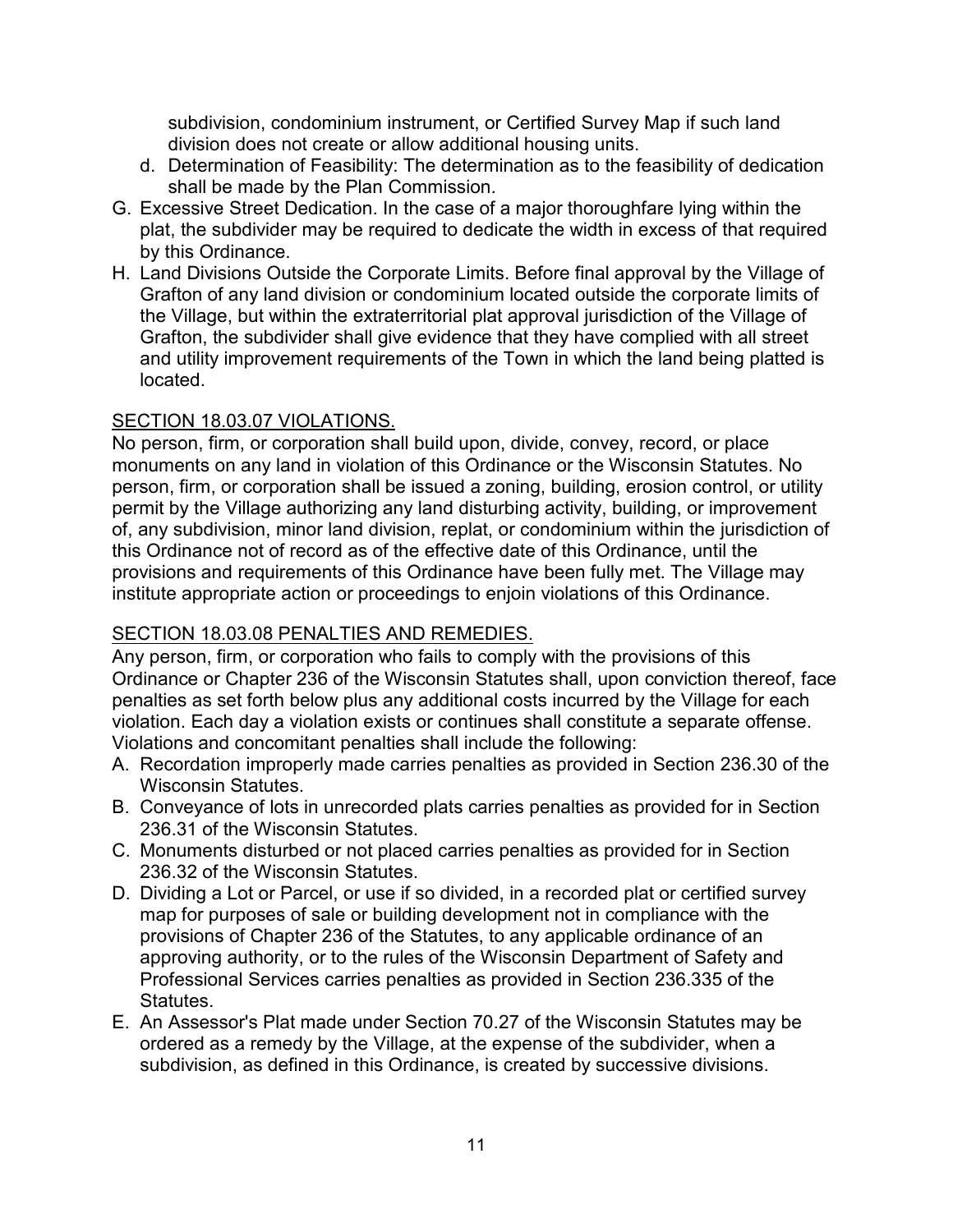### <span id="page-11-0"></span>SECTION 18.03.09 APPEALS.

Any person aggrieved by an objection to a plat or a failure to approve a plat may appeal such objection or failure to approve, as provided in Sections 236.13(5) of the Wisconsin Statutes, within 30 days of notification of the rejection of the plat. Where failure to approve is based on an unsatisfied objection, the agency making the objection shall be made a party to the action. The court shall direct that the plat be approved if it finds that the action of the approving or objecting agency is arbitrary, unreasonable, or discriminatory.

# **SECTION 18.04 LAND DIVISION PROCEDURES AND SUBMITTAL REQUIREMENTS**

# <span id="page-11-2"></span><span id="page-11-1"></span>SECTION 18.04.01 PRE-APPLICATION CONSULTATION.

Prior to filing an application for approval of a preliminary subdivision plat, condominium plat, or certified survey map, the subdivider shall consult with the Community Development Director and other applicable Village staff in order to obtain their advice and assistance. A concept plan of the proposed subdivision, condominium, or certified survey map shall be provided by the applicant to staff. The concept plan may also be reviewed by the Plan Commission. This consultation and/or meeting is intended to inform the subdivider of the purpose and objectives of these regulations, the Comprehensive Clan or components thereof, and duly adopted plan implementation ordinances of the Village and to otherwise assist the subdivider in planning the development. In so doing, both the subdivider and Village staff may reach mutual conclusions regarding the general objectives of the proposed development and its possible effects on the neighborhood and community, and the subdivider will gain a better understanding of the subsequent required procedures.

## <span id="page-11-3"></span>SECTION 18.04.02 PRELIMINARY PLAT REVIEW.

- A. Before submitting a final plat for approval, the subdivider shall prepare a preliminary plat and complete an application. The preliminary plat shall be prepared in accordance with this Ordinance. The subdivider shall submit the following with the Community Development Director at least four weeks prior to the meeting of the Plan Commission at which action is desired: an adequate number of copies and an electronic copy, as determined by the Community Development Director, of the plat for distribution in accordance with this Section; the completed application; and the preliminary plat review fee.
- B. All preliminary plats shall show the following:
	- 1. Title under which the proposed subdivision is to be recorded.
	- 2. Legal description and general location of proposed subdivision and relative location to a nearby municipality.
	- 3. Date, scale, and north arrow.
	- 4. Names and addresses of the owner, subdivider, and land surveyor preparing the plat.
	- 5. Entire area contiguous to the proposed plat owned or controlled by the subdivider shall be included on the preliminary plat, even though only a portion of said area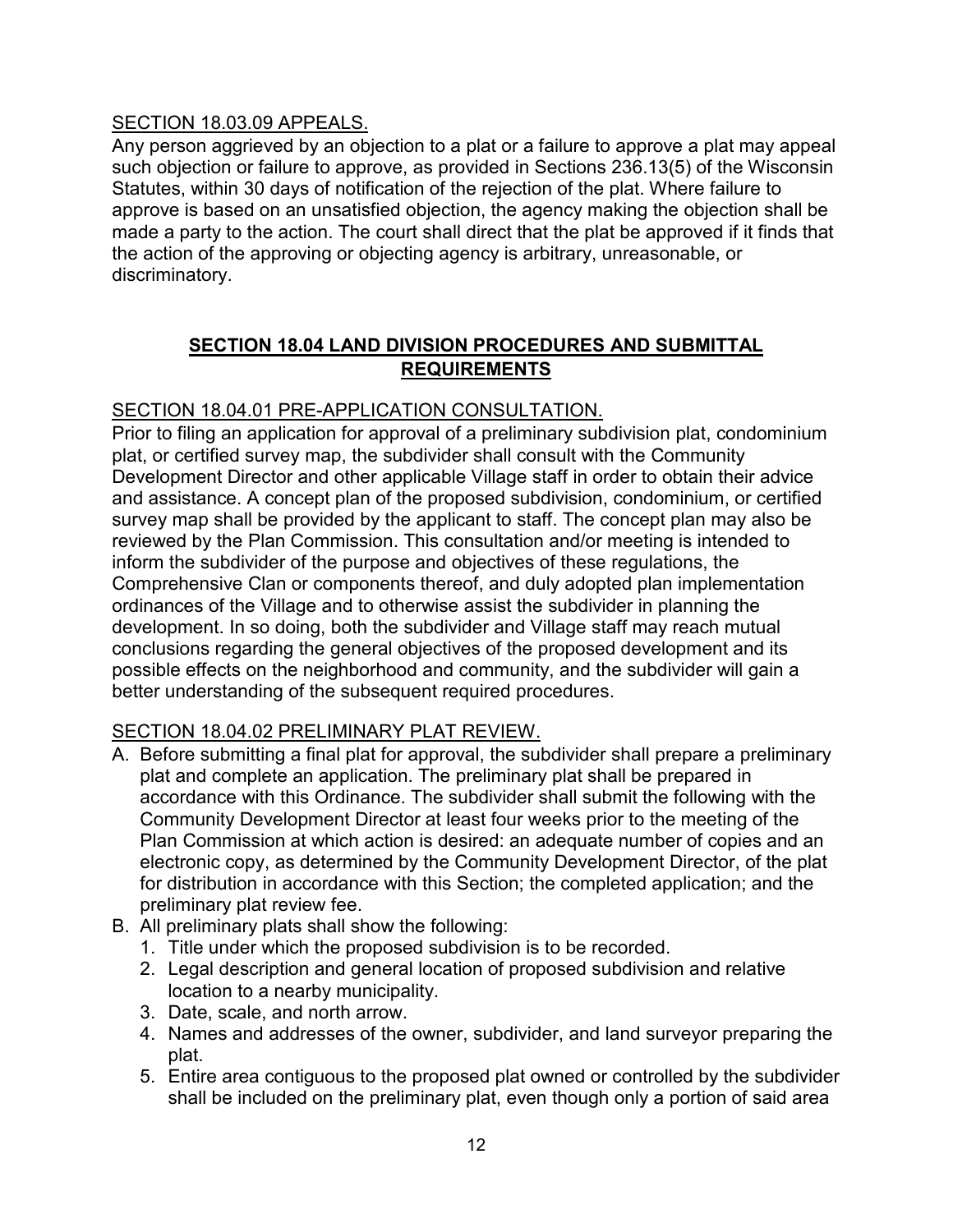is proposed for immediate development. The Village Plan Commission may waive this requirement where it is unnecessary to fulfill the purposes and intent of this Ordinance, and undue hardship would result from strict application.

- 6. Exterior boundaries of the proposed subdivision shall show the approximate length and bearing referenced to a corner established in the U.S. Public Land Survey and the total acreage encompassed thereby.
- 7. Contours at vertical intervals of not more than two (2) feet where the slope of the ground surface is less than ten (10) percent of not more than five (5) feet where the slope of the ground surface is ten (10) percent or more. Elevations shall be marked on such contours based on mean sea level datum or, where in the judgment of the Village Plan Commission, undue hardship would result because of the remoteness of the parcel from a mean sea level reference elevation, other datum may be used.
- 8. Water elevations of adjoining lakes and streams at the date of the survey, including approximate high and low water elevations. All elevations shall be referred to as the United States Army Corps of Engineers datum.
- 9. Location, rights-of-way widths and names of all existing and proposed streets, alleys, or other public ways, easements, railroad and utility rights-of-way, and all section and quarter section lines within the exterior boundaries of the plat or immediately adjacent thereto.
- 10.Location and names of any adjacent subdivisions, parks, schools, cemeteries, and owners of record of abutting unplatted lands.
- 11.Type, width and elevation of any existing street pavements within the exterior boundaries of the plat or immediately adjacent thereto, together with any legally established centerline elevations, all to the datum used for the contours.
- 12.Location, size, and invert elevation of any existing sanitary or storm sewers, culverts, and drain pipes, the location of manholes, catch basins, hydrants, power and telephone poles, and the location and size of any existing water and gas mains within the exterior boundaries of the plat or immediately adjacent thereto. If no sewer or water mains are located on or immediately adjacent to the tract, the nearest such sewer(s) or water main(s) which might be extended to serve the tract shall be indicated by their direction and distance from the tract, size, and invert elevations.
- 13.Locations of all existing property boundary lines, structures, drives, streams and water courses, marshes, rock outcrops, wooded areas, railroad tracks, and other similar significant features within the tract being subdivided or immediately adjacent thereto.
- 14.Dimensions of all lots together with proposed lot and block numbers.
- 15.Location and dimensions of any sites to be reserved or dedicated for parks, playgrounds, drainage ways, or other public use, or which are to be used for group housing, shopping centers, church sites, or other non- public uses not requiring lotting.
- 16.Approximate radii of all curves.
- 17.Corporate limit lines.
- 18.Any proposed lake and/ or stream access with a small drawing clearly indicating the location of the proposed subdivision in relation to the access.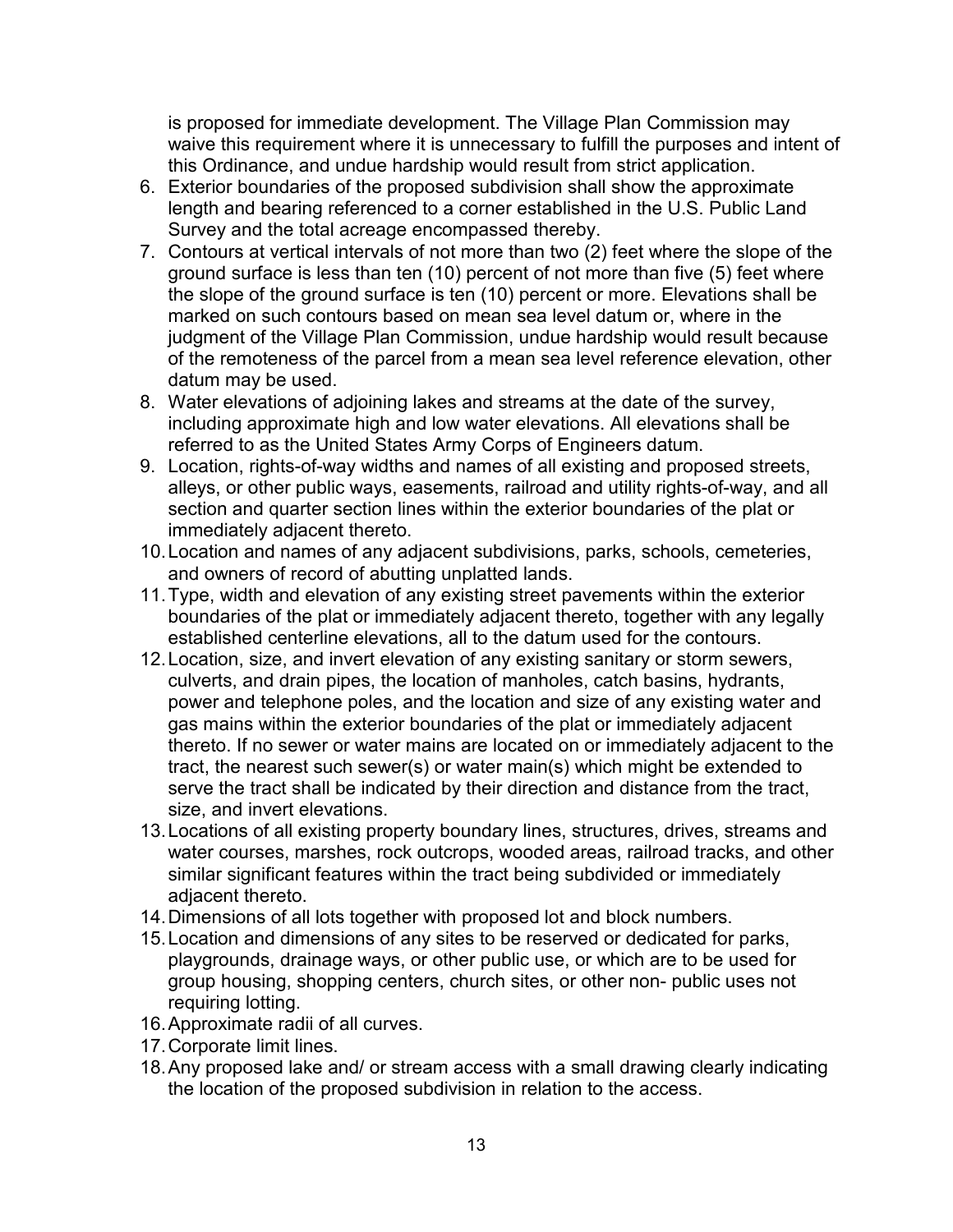- 19.Any proposed lake and stream improvement or relocation, and proposed filling, grading, lagooning, and dredging, and the notice of application for Wisconsin Department of Natural Resources' approval, when applicable.
- 20.The professional land surveyor preparing the preliminary plat shall certify on the face of the plat that it is a correct representation of the exterior boundaries of the proposed plat and all existing land divisions and features within and adjacent thereto; and that the surveyor has fully complied with the provisions of this Ordinance and Chapter 236 and, if applicable, Chapter 703 of the Wisconsin Statutes.
- C. The subdivider shall comply with the requirements of Section 18.05 Design Standards regarding street arrangement, easements, blocks, lots, stormwater management and grading plans, street lighting, and street trees.
- D. The subdivider shall submit stormwater and sedimentation control plans and specifications for review and approval with the preliminary plat in accordance with Village ordinances Chapter 23.01 Stormwater Management Regulations and Chapter 23.04 Control of Construction Site Erosion.
- E. The Village Plan Commission may require borings and soundings be made in designated areas to ascertain subsurface soil, rock, and water conditions, including depth to bedrock and depth to ground water table.
- F. If applicable, the subdivider shall also submit (1) a draft copy of any proposed homeowners or condominium association declarations, covenants, or other documents shall accompany the preliminary plat; and (2) a draft copy of any proposed land stewardship plan and/or documents for proper management of the common open space in condominiums or subdivisions. The proposed documents shall be subject to review by the Village.
- G. The Community Development Director shall transmit a copy (electronic) of the preliminary plat to Ozaukee County and all relevant Village departments/staff for review and recommendations concerning matters within their jurisdiction.
- H. Pursuant to Section 236.12(2) of the Wisconsin Statutes, the subdivider shall submit an electronic or paper copy of the preliminary plat to the Director of Plat Review of the Wisconsin Department of Administration, who will prepare and forward copies of the plat at the subdivider's expense to the objecting agencies.

# <span id="page-13-0"></span>SECTION 18.04.03 PRELIMINARY PLAT APPROVAL.

- A. The Objecting Agencies shall, within 20 days of the date of receiving their copies of the preliminary plat, notify the subdivider and all other approving and objecting agencies of any objections. If there are no objections, they shall so certify on the face of the copy of the plat and shall return that copy to the Wisconsin Department of Administration. The Department of Administration shall promptly notify the Village Clerk if such a certification is submitted by an objecting agency. If an objecting agency fails to act within 20 days, and the Department of Administration fails to act within 30 days from the date on which they received the plat, they shall be deemed to have no objection to the plat and, upon demand, the Department of Administration shall so certify on the face of the plat.
- B. The Village Plan Commission shall promptly review the preliminary plat for conformance with this Ordinance and all applicable laws, rules, regulations, ordinances, and comprehensive plans and components of such plans. The Plan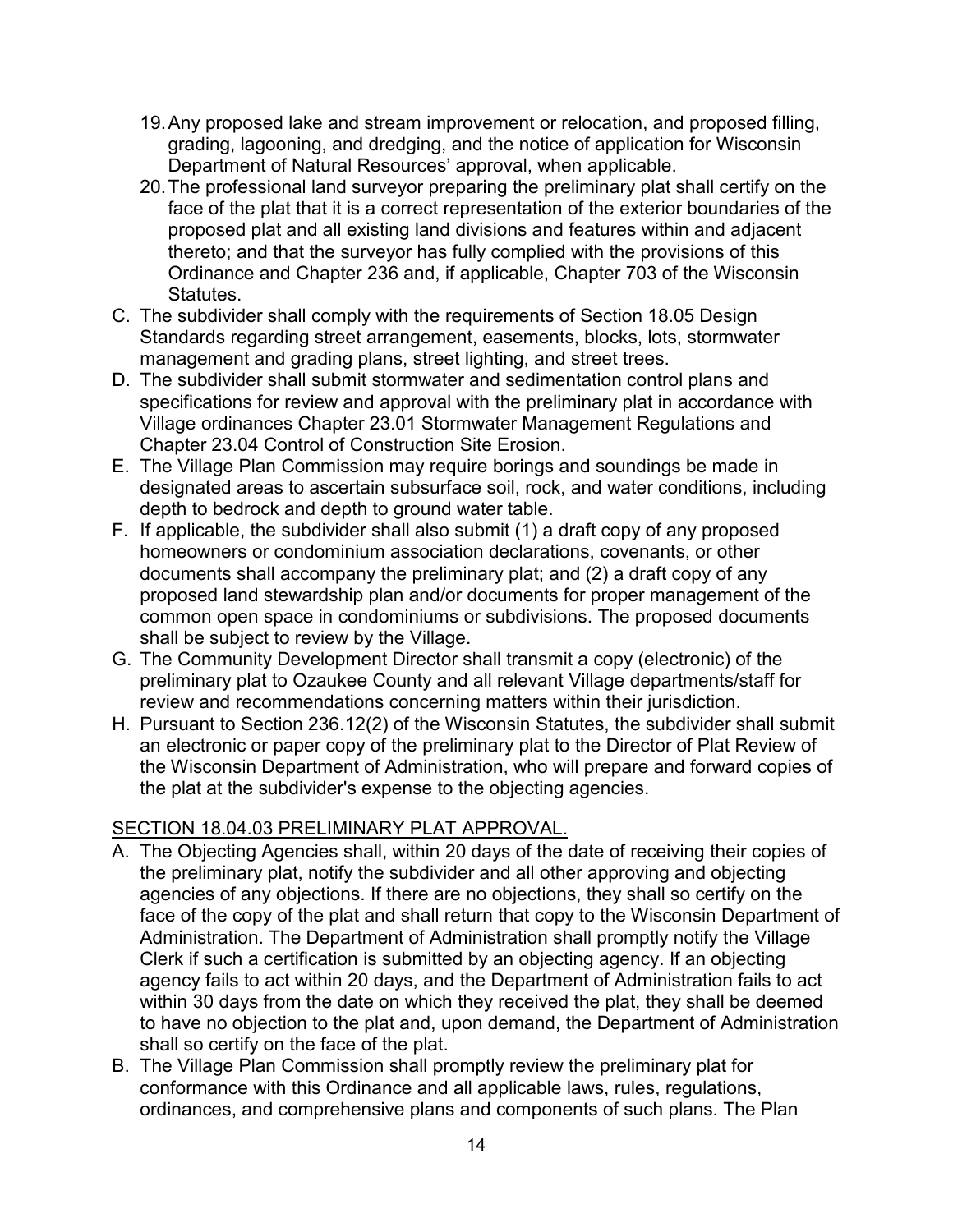Commission shall within 90 days of the date of filing of the preliminary plat with the Community Development Director, approve, conditionally approve, or reject the preliminary plat unless the time is extended by mutual written agreement with the subdivider.

- C. Failure of the Plan Commission to act within 90 days shall constitute an approval of the plat as filed, unless the review period is extended by written mutual consent.
- D. Approval or conditional approval of a preliminary plat shall not constitute automatic approval of the final plat, except that if the final plat is submitted within 36 months after the last required approval of the preliminary plat and conforms substantially to the preliminary plat, including any conditions of that approval, and to local plans and ordinances, the final plat shall be entitled to approval as provided in Section 236.11(1)(b) of the Wisconsin Statutes. An approved preliminary plat shall be deemed an expression of approval or conditional approval of the layout submitted, and used as a guide to the preparation of the final plat, which will be subject to further consideration by the Plan Commission and Village Board at the time of its submission. The Village Board may extend the time for submission of the final plat. See Section 18.04.03 E pertaining to partial platting or phasing.

## <span id="page-14-0"></span>SECTION 18.04.04 FINAL PLAT REVIEW.

- A. Following approval of the preliminary plat, a final plat shall be prepared in accordance with this Ordinance. The subdivider shall submit the following with the Community Development Director at least four weeks prior to the meeting of the Plan Commission at which action is desired: an adequate number of copies and an electronic copy, as determined by the Community Development Director, of the plat for distribution in accordance with this Section; the completed application; and the final plat review fee. The Community Development Director shall put the final plat on the next Plan Commission meeting for consideration.
- B. Pursuant to Section 236.12(2) of the Wisconsin Statutes, the subdivider shall submit an electronic or paper copy of the final plat to the Director of Plat Review of the Wisconsin Department of Administration, who will prepare and forward copies of the plat at the subdivider's expense to the objecting agencies.
- C. The Village Plan Commission shall examine the final plat as to its substantial conformance with the approved preliminary plat; conditions of approval of the preliminary plat; this Ordinance and all other ordinances, laws, rules, regulations, comprehensive plans or components thereof which may affect it; and shall recommend approval or rejection of the plat to the Village Board.
- D. Partial Platting. The final plat may, if permitted by the Plan Commission, constitute only that portion of the approved preliminary plat that the subdivider proposes to record at that time; however, it is required that each phase be final platted and designated as a phase of the approved preliminary plat.

#### <span id="page-14-1"></span>SECTION 18.04.05 FINAL PLAT APPROVAL.

A. If the final plat is not submitted within 36 months of the last required approval of the preliminary plat, the Village Board may refuse to approve the final plat or may extend the time for submission of the final plat, as provided in Section 236.11(1)(b) of the Wisconsin Statutes.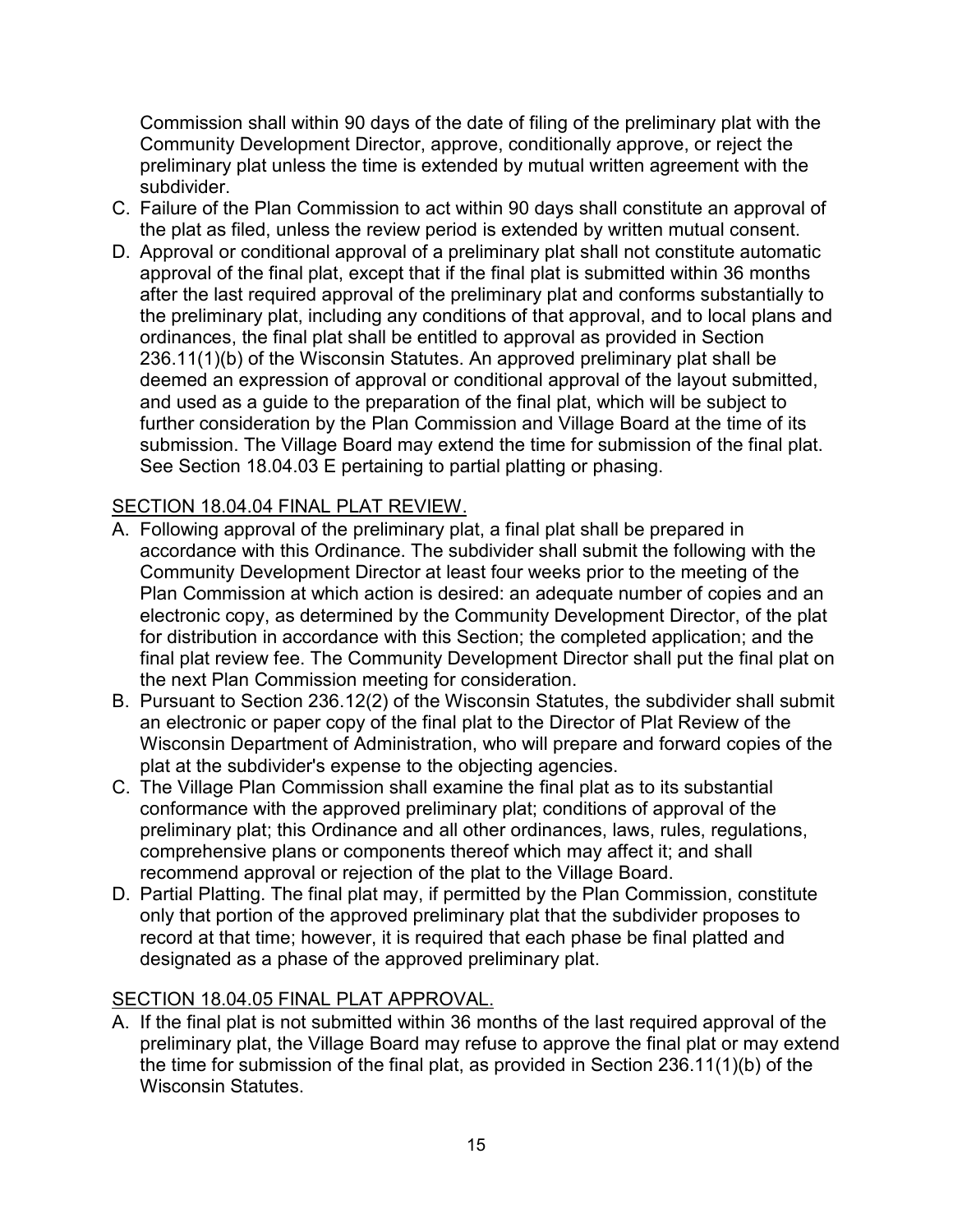- B. The Objecting Agencies shall, within 20 days of the date of receiving their copies of the final plat, notify the subdivider and all other approving and objecting agencies of any objections. If there are no objections, they shall so certify on the face of the copy of the plat and shall return that copy to the Wisconsin Department of Administration, and the Department of Administration who shall so certify on the face of the plat. The Department of Administration shall promptly notify the Village Clerk if such a certification is submitted by an objecting agency. If an objecting agency fails to act within 20 days and the Department of Administration fails to act within 30 days from the date on which they received the plat, they shall be deemed to have no objection to the plat and, upon demand, the Department of Administration shall so certify on the face of the plat.
- C. The Village Plan Commission shall, within 45 days of the date of filing of the final plat with the Village Clerk, recommend approval or rejection of the plat and shall transmit the final plat and application along with its recommendation to the Village Board.
- D. The Plan Commission shall, when it determines to recommend approval or rejection of a plat to the Village Board, give at least 10 days prior written notice of its recommendation to the clerk of any municipality within 1,000 feet of the plat, but failure to give such notice shall not invalidate the plat.
- E. The Village Board shall, in accordance with Section 236.11(2) of the Wisconsin Statutes, within 60 days of the date of filing the original final plat with the Village Clerk, approve or reject such plat unless the review period is extended by written agreement with the subdivider. The Village Board may act on the plat at the same meeting at which the Plan Commission makes its recommendation. If the plat is rejected, the reasons shall be stated in the minutes of the meeting and a written statement of the reasons forwarded to the subdivider. One copy each of the plat and letter shall be placed in the Village Clerk's permanent file.
- F. Failure of the Village Board to act within 60 days, the time having not been extended by mutual agreement and no unsatisfied objections having been filed, and all fees payable by the subdivider having been paid, shall constitute approval of the final plat.
- G. After the final plat has been approved by the Village Board and the required improvements installed, the subdivider shall record the final plat with the County Register of Deeds at the subdivider's expense prior to issuance of building permits. The Register of Deeds shall not record the plat unless it is offered for recording within 12 months after the date of the last approval and within 36 months after the date of first approval, as required by Section 236.25(2)(b) of the Wisconsin Statutes.
- H. The subdivider shall file a digital file in a form acceptable to the Village and adequate copies of the recorded final plat with the Village Clerk.

## <span id="page-15-0"></span>SECTION 18.04.06 CERTIFIED SURVEY MAP REVIEW.

A. When land is proposed to be divided into more than one, but less than five, parcels or building sites, inclusive of the original remnant parcel, any one of which is five acres or less in area, by a division or by successive divisions of any part of the original parcel within a five-year period; or when it is proposed to divide a block, lot, or outlot within a recorded subdivision plat into more than one, but less than five, parcels or building sites, inclusive of the original remnant parcel, without changing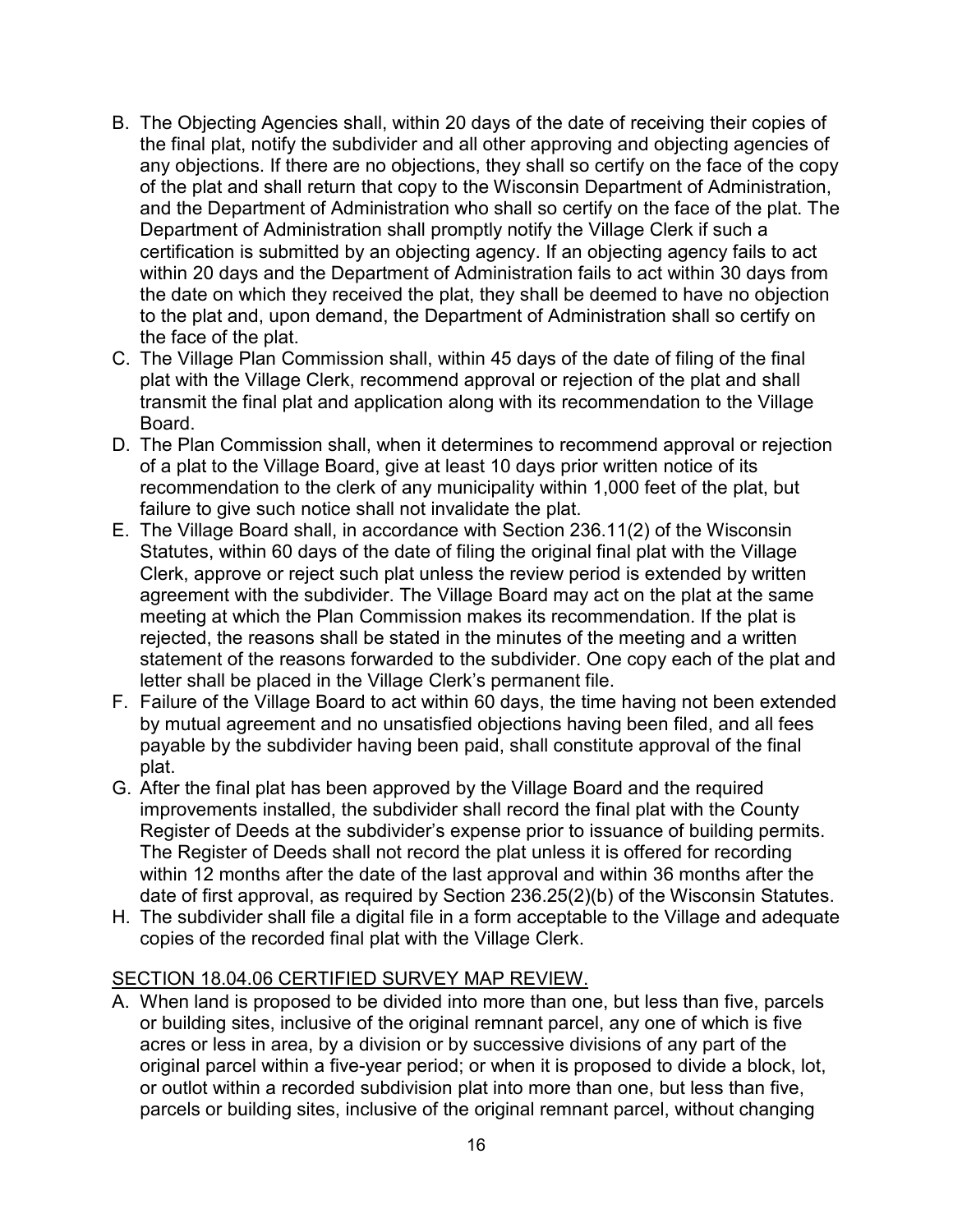the exterior boundaries of the subdivision plat, or the exterior boundaries of said block, lot, or outlot, and the division does not result in a subdivision, the subdivider may divide by use of a certified survey map.

- B. A Pre-Application Consultation, similar to the consultation described in Section 18.04.01 of this Ordinance, is required. The Community Development Director shall determine if a concept plan review by the Plan Commission is required.
- C. The subdivider shall prepare the Certified Survey Map in accordance with this Ordinance and shall file sufficient copies of the map, together with the appropriate fee, and the completed application with the Community Development Director at least four weeks prior to the meeting of the Plan Commission at which action is desired.
- D. The Certified Survey Map shall contain all information required on a preliminary plat, as specified in Section 18.03.02 of this Ordinance, and Section 236.34, Wisconsin Statutes.
- E. The subdivider shall submit two copies of the map to the Wisconsin Department of Administration for review if the provisions of Section 236.34(1m)(em) apply, and to the Wisconsin Department of Transportation if the provisions of Section 236.34(1m)(er) apply. Copies of the transmittal letters or emails to the Departments shall be provided to the Village at the time the map is filed with the Community Development Director.
- F. The Community Development Director shall transmit the copies of the map and letter of application to the Plan Commission, other affected Village boards and commissions, and Ozaukee County for review and comment.
- G. The map shall be reviewed by the Plan Commission for conformance to this Ordinance, and all other ordinances, laws, rules, regulations, and comprehensive plans and components thereof as may be applicable.

## <span id="page-16-0"></span>SECTION 18.04.07 CERTIFIED SURVEY MAP APPROVAL.

- A. If the Certified Survey Map includes a dedication of public right-of-way, the Village Plan Commission shall, within 60 days from the date of filing of the map, recommend approval, approval with conditions, or rejection of the map, and shall transmit the map along with its recommendations to the Village Board. If the Certified Survey Map does not include dedication of public right-of-way, the Village Plan Commission shall take final action on the map.
- B. The Village Board shall approve, approve conditionally and thereby require resubmission of a corrected map, or reject such map within 90 days from the date of filing of the map unless the time is extended by mutual agreement with the subdivider. If the map is rejected, the reason shall be stated in the minutes of the meeting and a written statement forwarded to the subdivider. If the map is approved, the Village Board shall cause the Village Clerk to so certify on the face of the original map.
- C. Failure of the Village Board to act within 90 days, or any extension mutually agreed to with the subdivider, constitutes an approval of the map and, upon demand, a certificate to that effect shall be made on the face of the map by the Village Clerk.
- D. After the certified survey map has been approved by the Village Board, the Village Clerk shall cause the certification inscribed upon the map attesting to such approval to be duly executed and the map returned to the subdivider for recording with the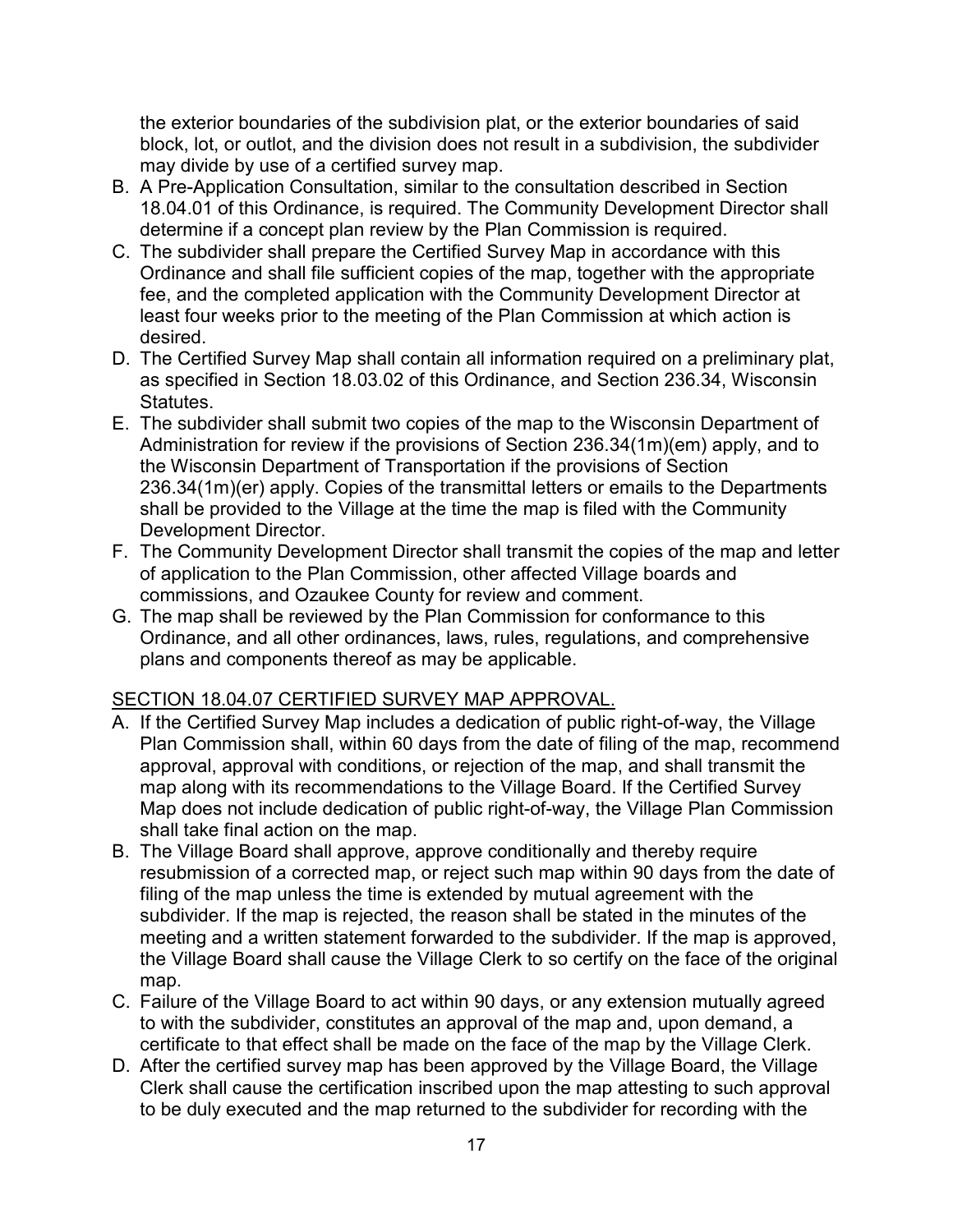County Register of Deeds. The Register of Deeds shall not record the map unless it is offered for recording within 12 months after the date of the last approval and within 36 months after the first approval.

E. The subdivider shall file a digital file in a form acceptable to the Village and adequate copies of the recorded certified survey map with the Village Clerk. The Clerk shall distribute copies of the map to Village departments.

# <span id="page-17-0"></span>SECTION 18.04.08 REVIEW AND APPROVAL OF EXTRATERRITORIAL LAND DIVISIONS.

When the land to be divided lies within the extraterritorial plat or Certified Survey Map approval jurisdiction of the Village in accordance with Sections 236.10(1)(b) and 236.45(3) of the Wisconsin Statutes, the subdivider shall proceed as specified in Sections 18.04.01 through 18.04.05 where applicable except: approving authorities include the Village Board, Town Board, and the County; and the subdivider must comply with the land division ordinances of the Village, Town, and County.

# <span id="page-17-1"></span>SECTION 18.04.09 REPLATS AND RECONFIGURATIONS.

- A. Vacate or Alter. When it is proposed to replat a recorded subdivision, or part thereof, so as to vacate or alter areas within a plat dedicated to the public, or to change the boundaries of a recorded subdivision, or part thereof, the subdivider or person wishing to replat shall vacate or alter the recorded plat as provided in Sections 236.36 through 236.445 of the Wisconsin Statutes. If the replat is proposing to change the boundaries of a recorded subdivision, or part thereof, the subdivider or person wishing to replat shall then proceed as specified in Sections 18.03.01 through 18.03.06 of this Ordinance.
- B. Reconfigure. An applicant wishing to reconfigure a recorded Certified Survey Map shall create a new Certified Survey Map and proceed as specified in Sections 18.04 and 18.05 of this Ordinance, provided the reconfiguration does not result in a subdivision, no additional parcels are created, and no changes are made to areas previously dedicated to the public or to a restriction or easement placed on the land concerned.
- C. Change Boundaries. A certified survey map may be used to change the boundaries of lots and outlots within a recorded plat or a recorded assessor's plat under Section 70.27 of the Wisconsin Statutes if the reconfiguration does not result in a subdivision. A certified survey map used to reconfigure lots within a recorded plat may not alter areas previously dedicated to the public or a restriction placed on the platted land by covenant, by grant of an easement, or by any other manner; or change the exterior boundaries of a plat.
- D. Changes to Condominium Instruments, including condominium plats, shall comply with the requirements of Chapter 703 of the Wisconsin Statutes.

## <span id="page-17-2"></span>SECTION 18.04.10 REVIEW AND APPROVAL OF CONDOMINIUM INSTRUMENTS.

A. Condominium instruments, including condominium plats, prepared by a professional land surveyor are required to create a condominium or any amendments or expansions thereof, and are subject to Village review and approval in accordance with Section 703.115 of the Wisconsin Statutes. Condominiums and associated plats shall comply with the requirements of Chapter 703 of the Statutes and the design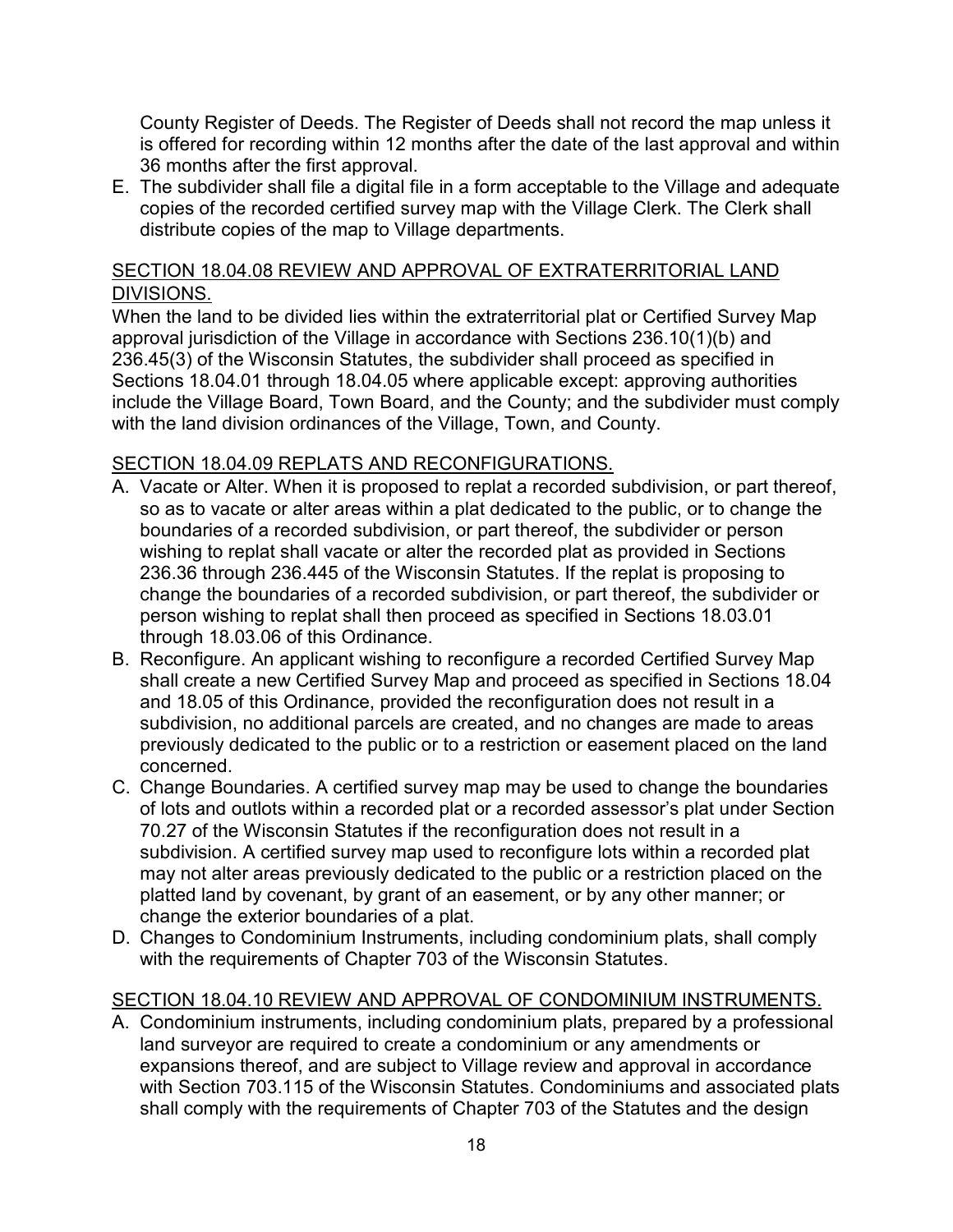standards, improvements, and all other requirements, as applicable, of this Ordinance that would otherwise apply to conventional subdivision plats.

B. Condominium instruments may not be used to create or alter lots, parcels, outlots, public streets, or other areas to be dedicated to the public. Changes to recorded condominium instruments to create, alter, or remove any condominium units, easements, restrictions, or other encumbrances on the land included in a condominium shall require Village review and approval of a correction instrument prepared in accordance with Section 703.095 of the Statutes. In accordance with Section 703.27 of the Statutes, condominium projects shall be subject to no more restrictive rules than non-condominium projects that are physically equivalent.

# <span id="page-18-0"></span>**SECTION 18.05 DESIGN STANDARDS AND REQUIRED IMPROVEMENTS**

# <span id="page-18-1"></span>SECTION 18.05.01 GENERAL REQUIREMENTS.

- A. The subdivider shall dedicate land for and improve streets as provided herein.
- B. The proposed subdivision shall conform to:
	- 1. Any applicable Official Map Ordinance. In areas for which an Official Map has not been completed, the street layout shall recognize the functional classification of various street types, and shall be developed and located in proper relation to existing and proposed streets, with due regard to topographical conditions, natural features, utilities, land uses, and public convenience and safety as approved by the Village Engineer. The subdivision and land division shall be designed so as to provide each lot with satisfactory access to a public street, as provided herein.
	- 2. Village of Grafton Municipal Code Chapter 11: Streets, Sidewalks, and Public Places.
	- 3. The provisions of Chapter 236 of the Wisconsin Statutes, which are adopted by reference.
	- 4. All applicable ordinances of the Village.
	- 5. Design and construction standards as established by the Village.
	- 6. The Comprehensive Plan of the Village.
	- 7. The rules of the State Department of Transportation, as may be promulgated from time to time, whenever in the opinion of that Department the proposed subdivision abuts existing or proposed state trunk highways or connecting streets, and for the preservation of the public interest and investment in such highway or street.

# <span id="page-18-2"></span>SECTION 18.05.02 STREET ARRANGEMENTS.

- A. The streets shall be designed and located in relation to existing and planned streets, to reasonable circulation of traffic within the subdivision and adjoining lands, to topographical conditions, to runoff of stormwater, to public convenience and safety, in their appropriate relations to the proposed uses of the area to be served.
- B. Major streets shall be properly integrated with the existing and proposed system of major streets and highways and, insofar as practicable, shall be continuous and in alignment with existing, planned or platted streets with which they are to connect.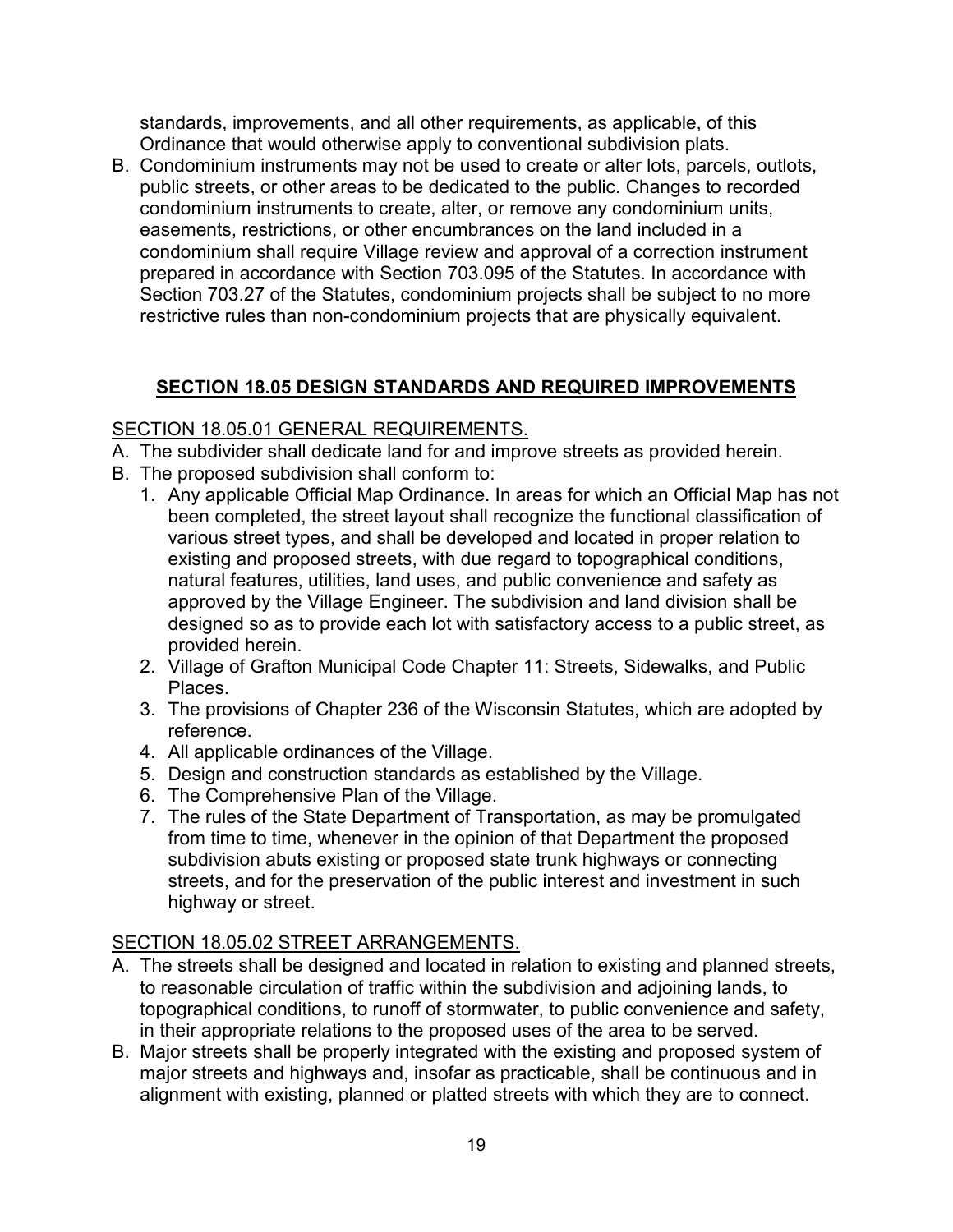- C. Collector streets shall be properly related to the mass transportation system, to special traffic generators such as schools, churches and shopping centers, and to the major streets into which they feed.
- D. Minor streets shall be designed to reasonably conform to the topography, to discourage use by through traffic, to permit efficient storm and sanitary sewerage systems, and to require the minimum street area necessary to provide safe and convenient access to abutting property. Minor street locations and street grades shall be established wherever practicable in such a manner to avoid excessive grading and to avoid the excessive removal of tree growth and general leveling of the topography.
- E. Proposed streets shall be extended to the boundary lines of the tract to be subdivided, unless prevented by topography or other physical conditions, or unless in the opinion of the Plan Commission such extension is not necessary or desirable for the coordination of the layout of the subdivision or for the advantageous development of the adjacent tracts.
- F. Limited Access Highway and Railroad Right-of-Way Treatment. Whenever the proposed subdivision or land division contains or is adjacent to a limited access highway or railroad right-of-way, the design shall provide the following treatment:
	- 1. When residential lots within the proposed subdivision back upon the right-of-way of an existing or proposed limited access highway or railroad, the following restriction shall be lettered on the face of the plat: "Direct vehicular access to [name of road] from lots abutting said road is prohibited."
	- 2. Commercial and industrial districts should provide on each side of the limited access highway or railroad, streets approximately parallel to, and at a suitable distance from, such highway or railroad for the appropriate use of the land between such streets and highway or railroad, but not less than one hundred fifty (150) feet, unless provision has been made for frontage roads.
	- 3. Streets parallel to a limited access highway or railroad right-of-way, when intersecting a major street, highway or collector street which crosses said railroad or highway, shall be located at a minimum distance of two hundred fifty (250) feet from said highway or railroad right-of-way. Such distance, where desirable and practicable, shall be determined with due consideration of the minimum distance required for the future separation of grades by means of appropriate approach gradients.
	- 4. Minor streets immediately adjacent and parallel to railroad rights-of-way should be avoided.
- G. Protection of Major Streets And Highways. Whenever a proposed subdivision or land division contains or is adjacent to an major street or highway, adequate protection of residential properties, limitation of access and the separation of through and local traffic shall be provided by:
	- 1. Reversed frontage with screen planting contained in a non-access reservation along the rear property line.
	- 2. Marginal access street.
	- 3. Frontage street.
- H. Wherever the proposed subdivision contains or is adjacent to a railroad right-of-way or limited access highway, provisions shall be made on each side of such right-of-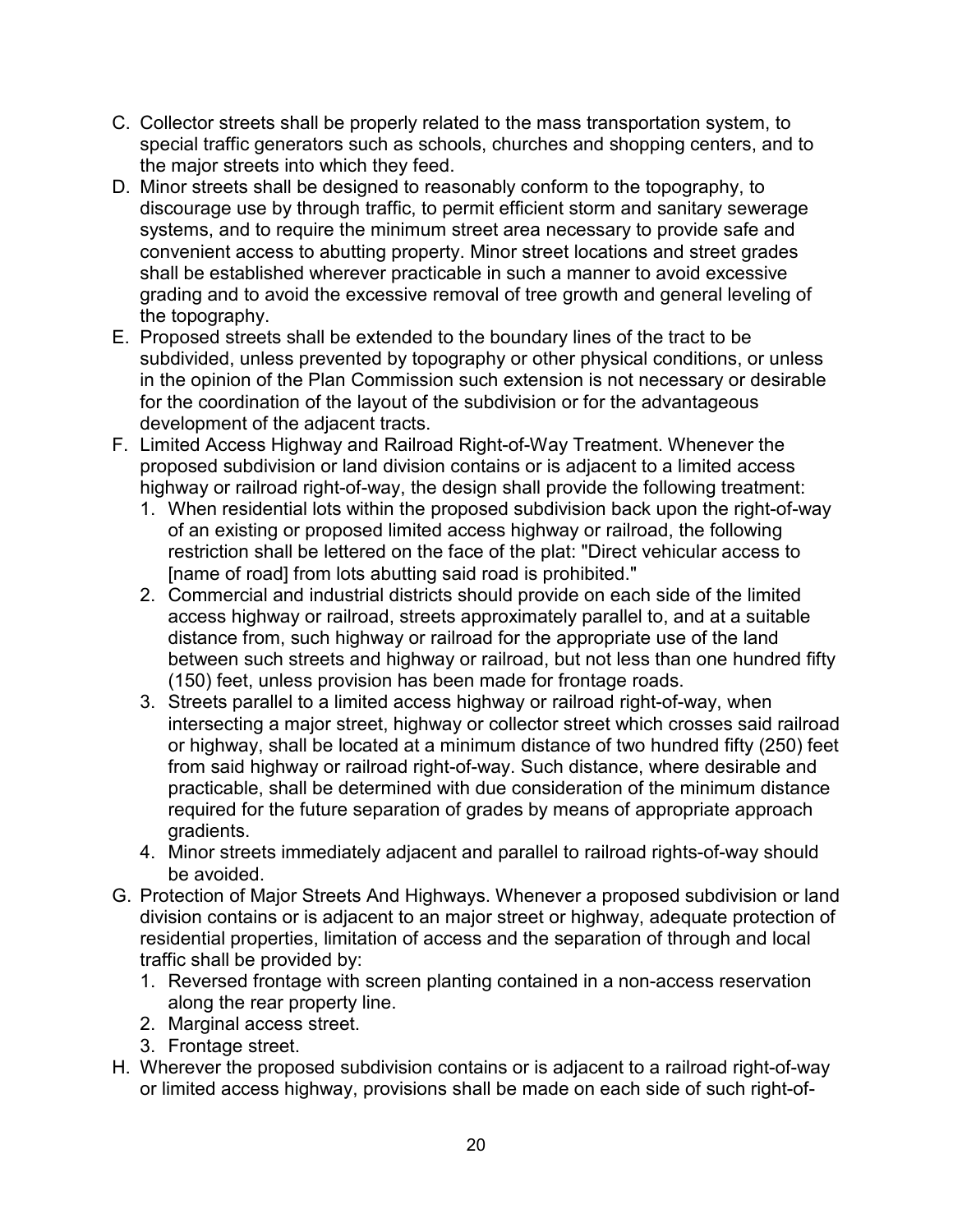way for streets approximately parallel to and at a distance suitable for appropriate use of the land and between such streets and the right-of-way, but not less than 150 feet. Such distance, where desirable and practicable, shall be determined with due consideration of the minimum distance required for the future separation of grades by means of appropriate approach gradients.

- I. Street Widths
	- 1. The right-of-way and roadway width shall be of the widths specified on the Official Map or Master Plan, or if no widths are specified there, they shall be the widths specified below:

| <b>Right-of-Way</b>                          | Roadway (curb face to curb face)                                                                             |
|----------------------------------------------|--------------------------------------------------------------------------------------------------------------|
| 120 feet or wider                            | Dual 34-foot pavements with a 24-foot<br>median, or as recommended by the State<br><b>Highway Commission</b> |
| $100$ feet                                   | 48 feet                                                                                                      |
| 80 feet                                      | 44 feet                                                                                                      |
| 60 feet                                      | 32 feet                                                                                                      |
| 1/2 total right-of-way<br>of proposed street |                                                                                                              |
| 60 feet                                      | 32 feet (50-foot radius)                                                                                     |
| 40 feet                                      | 26 feet                                                                                                      |
|                                              |                                                                                                              |
| 24 feet                                      | 20 feet                                                                                                      |
| 32 feet                                      | 30 feet                                                                                                      |
|                                              |                                                                                                              |

- J. Street Grades. The grade of major and collector streets shall not exceed 6%, and the grade of other streets shall not exceed 10%, unless necessitated by exceptional topography and approved by the Plan Commission. The minimum grade of all streets shall be no less than 1/2% and shall not be permitted for long sustained distances. Grades of pedestrianways or crosswalks shall not exceed 15% unless steps of an acceptable design are to be constructed.
- K. Grading. After the installation of temporary block corner monuments by the subdivider and establishment of street grades by the Director of Public Works, the subdivider shall grade the full width of the right-of-way of all streets proposed to be dedicated, in accordance with plans and Standard Specifications approved by the Department of Public Works.
- L. Horizontal Curves. Where there is a section in horizontal center lines within a given block at any given point in excess of 10°, a curve shall be inserted with a radius of not less than: Major street: 300 feet; Collector street: 300 feet; Minor street: 100 feet.
- M. Vertical Curves. Different connecting street gradients shall be connected with vertical parabolic curves. Minimum length in feet of these curves shall provide a stopping sight distance of not less than 200 feet. All changes in street grades shall be connected by vertical curves of a minimum length equivalent in feet to 30 times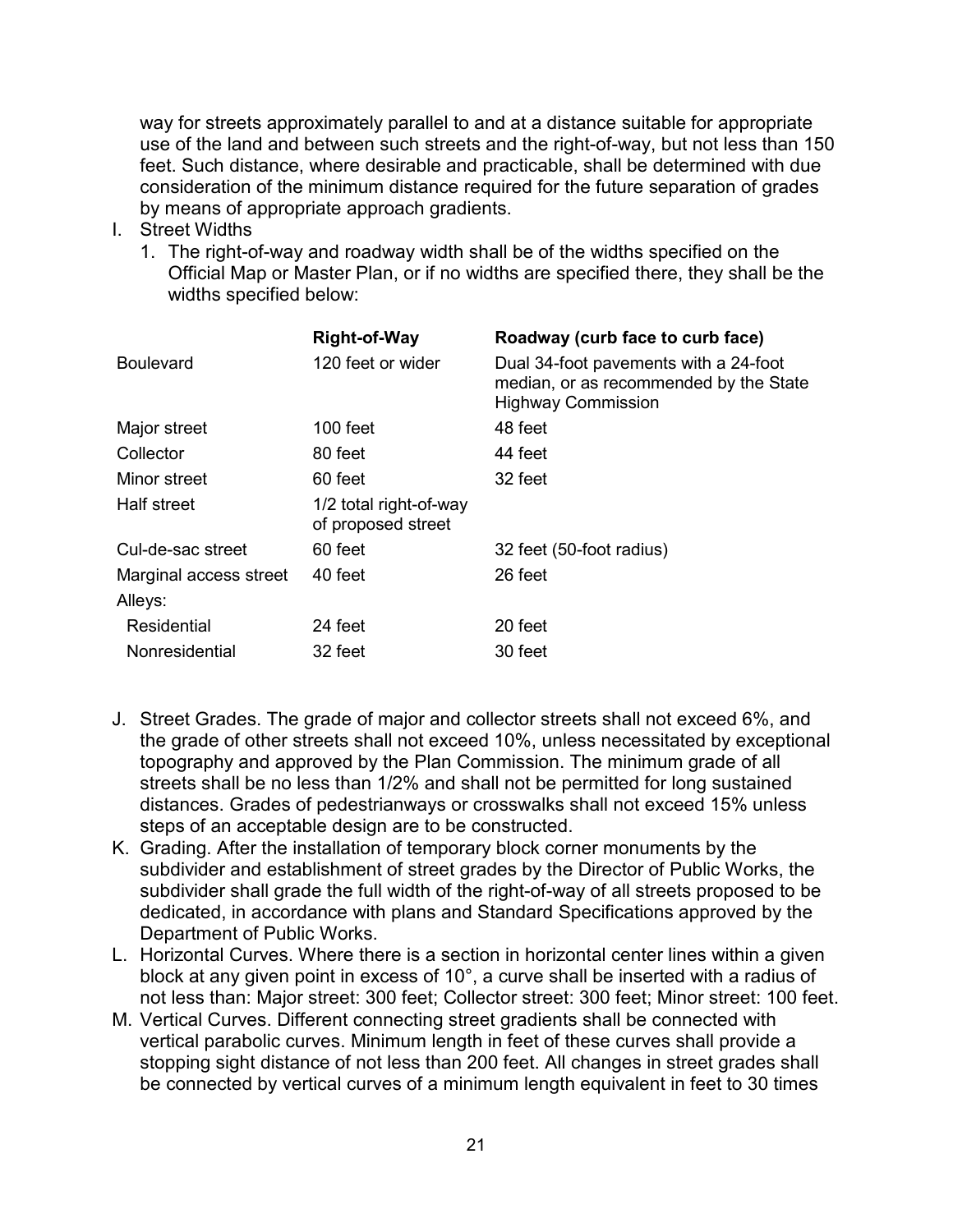the algebraic difference in the rates of grade for streets, provided that no curve of less than 50 feet in length need be used.

- N. Tangents. Tangents of at least 100 feet in length shall be introduced between reverse curves on major and collector streets.
- O. Street Names. New street names shall not duplicate the names of existing streets, but streets that are continuations of others already in existence and named shall bear the names of the existing streets.
- P. Cul de sacs. Cul-de-sac streets shall be not more than 700 feet in length measured along their center lines from the streets of origin to the ends of their right-of-way, unless specifically permitted by Plan Commission approval. Each cul-de-sac shall have terminus of nearly circular shape with the minimum right-of-way diameter being 120 feet and the minimum outside curb diameter of 90 feet.
- Q. Half Streets. Where a half street exists adjacent to the subdivision the other half of the street shall be dedicated by the subdivider. Platting of new half streets along property lines shall not be permitted except by approval of the Plan Commission.
- R. Reserve Strips. Reserve strips controlling access to streets shall be prohibited except where their control is definitely placed in the Village under conditions approved by the Plan Commission.
- S. Street Intersections. Streets shall intersect each other as nearly as possible at right angles and not more than two (2) streets shall intersect at one point unless approved by the Village Plan Commission.
	- 1. The number of intersections along major streets and highways shall be held to a minimum. Wherever practicable, distances between such intersections should not be less than one thousand two hundred (1,200) feet.
	- 2. Street jogs shall be avoided wherever possible. Where unavoidable, street jogs with centerline offsets of less than two hundred fifty (250) feet shall not be approved where subdivision streets intersect major streets and highways. Otherwise, street jogs with centerline offsets shall not be less than one hundred twenty-five (125) feet.
- T. After installation of all utility and storm water drainage improvements the subdivider shall install public streets, curb and gutter, and sidewalks within the subdivision in accordance with plans prepared and/or approved by the Department of Public Works. No building permit shall be issued within the subdivision until streets have been installed.
- U. With the Village's approval and depending upon current specification requirements for installation of backfill to utility trenches, permanent streets shall be installed no later than 24 months following binder course installation.
- V. Surfacing and curbs and gutters shall be done in accordance with plans and Standard Specifications approved by the Department of Public Works.

# <span id="page-21-0"></span>SECTION 18.05.03 BLOCKS.

- A. The widths, lengths, and shapes of blocks shall be suited to the planning use of the land, zoning requirements, need for convenient access, control and safety of street traffic, and the limitations and opportunities of topography.
- B. The maximum block lengths in residential areas shall not exceed 1,320 feet. The minimum block lengths shall be 900 feet unless approved by the Plan Commission. The minimum distance between parallel street center lines shall be 286 feet.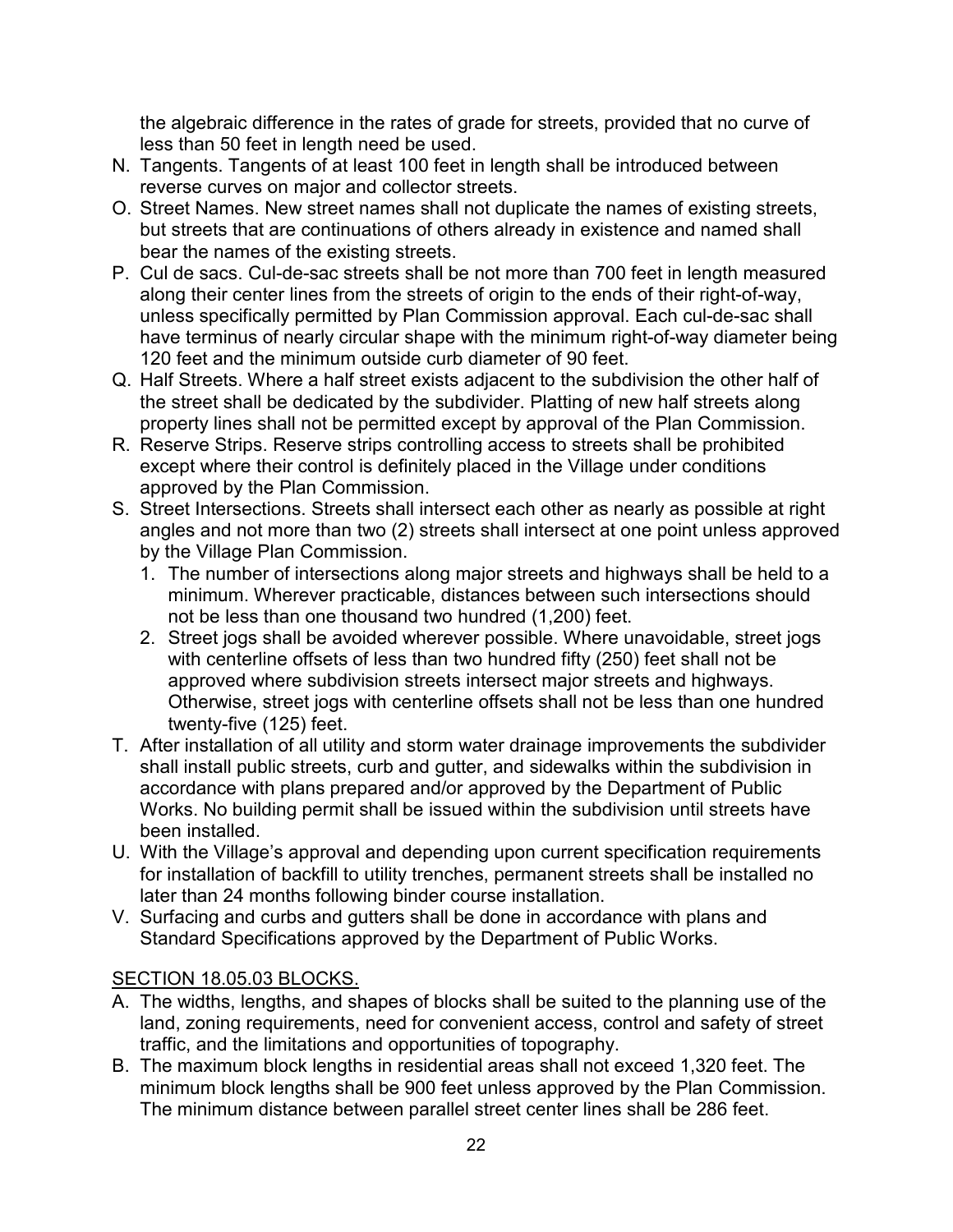- C. Width. Blocks shall have sufficient width to provide for two (2) tiers of lots of appropriate depth, except where otherwise required to separate residential development from through traffic, or where lots abut a lake or stream. Width of lots or parcels reserved or laid out for commercial or industrial use shall be adequate to provide for off-street service and parking required by the use contemplated and the area zoning provisions of such use.
- D. Blocks intended for commercial, industrial and institutional use must be designated as such, and the plan must show adequate off-street areas to provide for parking, loading docks and such other facilities as may be required to accommodate motor vehicles.
- E. Pedestrian crosswalks not less than 12 feet wide may be required by the Plan Commission where deemed desirable to provide convenient pedestrian circulation or access to schools, parks, playgrounds, shopping centers, transportation and other community facilities.

# <span id="page-22-0"></span>SECTION 18.05.04 LOTS.

- A. The size, shape and orientation of lots shall be appropriate for the location of the subdivision and for the type of development and use contemplated. In the subdividing of any land, due regard shall be shown for all natural features such as tree growth, watercourses, historic spots or similar conditions.
- B. Width and area of lots shall conform with lot width and area requirements set forth in the Zoning Ordinance and in no case shall a lot in a residential district have less than a minimum width of 50 feet at the minimum building setback line and a minimum area of 7,000 square feet.
- C. Depth of lots shall be in accordance with Plan Commission requirements, but residential lots shall be not less than 100 feet in depth.
- D. Depth and width of properties reserved or laid out for commercial and industrial purposes shall be adequate to provide for the off-street service and parking facilities required by the type of use and development contemplated.
- E. Residential lots abutting on major streets and highways shall be platted with sufficient depth to permit adequate separation between the buildings and such trafficways.
- F. Lots abutting upon a watercourse, drainageway, channel or stream shall be an additional depth or width as required to provide an acceptable building site.
- G. Excessive depth in relation to width of lots shall be avoided. A proportion of two to one shall normally be considered as a desirable maximum for lot widths of 80 feet or more.
- H. Every lot shall front or abut on a dedicated public street right-of-way for a minimum of 40 feet along cul-de-sac bulbs and 60 feet along all other street segments. Lots with an access only to private drives or streets shall be permitted only with Plan Commission approval.
- I. Side lot line shall be substantially at right angles or radial to street lines.
- J. Where lots are created of a size larger than normal for the area, the Plan Commission may require that the plat be so designed as to allow for the possible future resubdivision of such lots into normal sizes compatible with the area.
- K. Lots shall follow municipal boundary lines whenever practicable rather than cross them.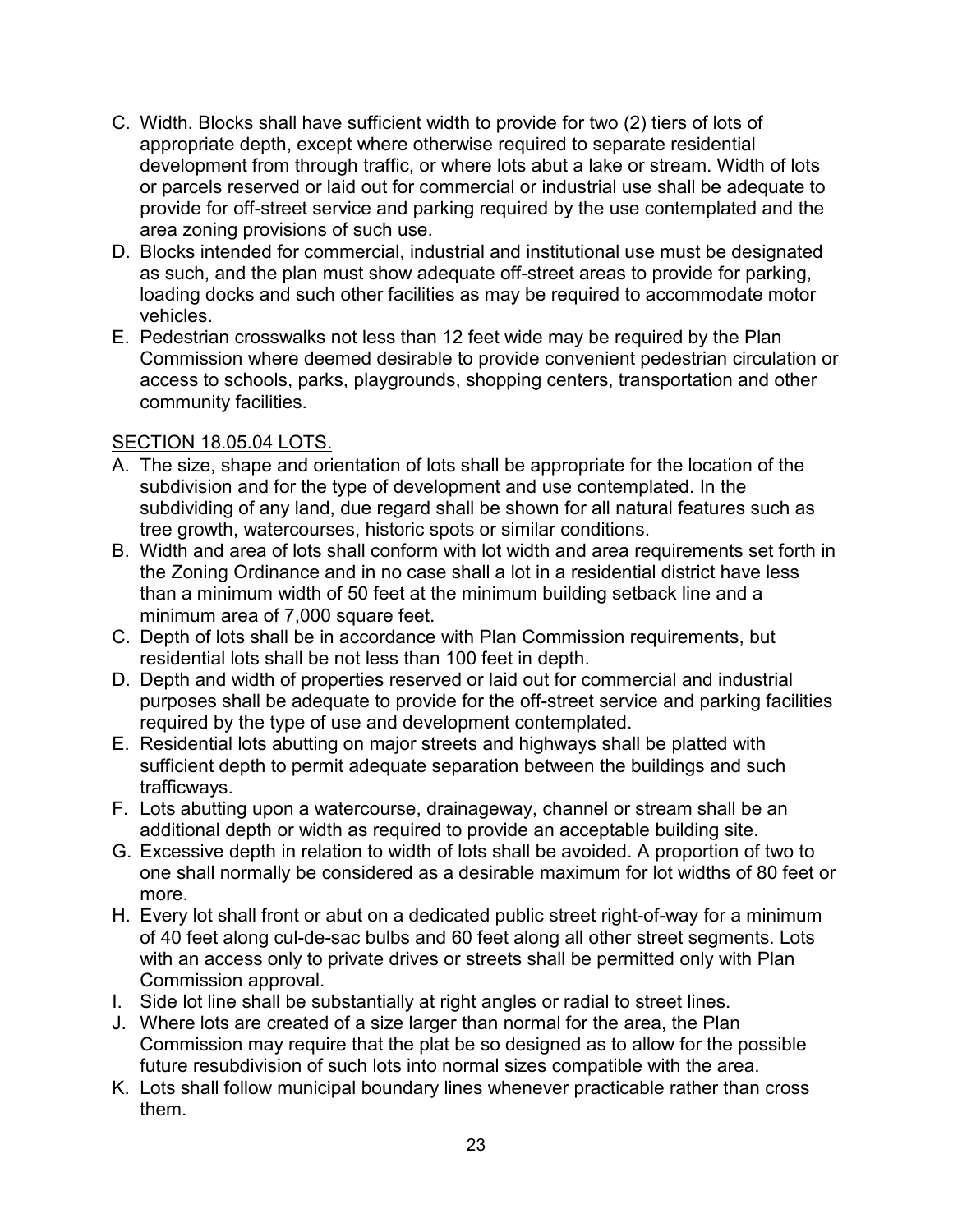- L. Every lot shall front or abut on a dedicated public street right-of-way for a minimum of 40 feet along cul-de-sac bulbs and 60 feet along all other street segments. Lots with an access only to private drives or streets shall be permitted only with Plan Commission approval.
- M. Double frontage and reversed frontage lots shall be avoided except where necessary to provide separation of residential development from traffic arteries or to overcome specific disadvantages of topography and orientation.

#### <span id="page-23-0"></span>SECTION 18.05.05 SIDEWALKS AND PEDESTRIAN TRAILS.

- A. Sidewalks shall be provided within a subdivision in accordance with Title 11, Streets, Sidewalks and Public Places, of the Code of the Village of Grafton and/or plans approved by the Village Plan Commission along with the subdivision plat.
- B. Five-foot-wide concrete sidewalks shall normally be constructed on one side of all frontage and both sides of all streets within developments.
- C. Sidewalks must be constructed along streets if they provide a link between developments or link developments with support facilities such as schools, shopping centers, employment centers, parks and other public recreational facilities.
- D. The Plan Commission may exempt the following streets from sidewalk construction: residential culs-de-sac, loop streets (eyebrows) or dead-end streets serving eight or fewer residences and less than 400 feet in length; commercial or industrial streets that provide access only to businesses within the immediate area. The Commission may allow the construction of sidewalks on only one side of all other culs-de-sac and dead-end streets.
- E. Sidewalk construction shall be in accordance with plans submitted by the developer along with subdivision street plans and profiles. In addition, wider than standard sidewalks may be required by the Plan Commission in the vicinity of schools, commercial areas and other places of public assemblage.
- F. Pedestrian trails. Pedestrian trails may be allowed or required in lieu of or in addition to sidewalks within duplex, multifamily and planned developments. Such trails shall be constructed of bituminous asphalt materials and shall be at least five feet wide. Where such trails are also to be used as bikeways, they shall be a minimum of eight feet wide. Pedestrian trails shall be privately maintained. Such trails may be allowed in lieu of sidewalks when, due to unique subdivision design and/or terrain, they will provide a more convenient link between the subdivision with schools, shopping centers, employment centers and/or amenities.

#### <span id="page-23-1"></span>SECTION 18.05.06 STORMWATER MANAGEMENT AND GRADING DESIGN.

- A. To minimize off-site water runoff from the subdivision and to ensure positive drainage from all lots within each proposed block, the subdivider shall submit at time of Preliminary Plat, stormwater management and grading plans for the subdivision as a whole and for each block within the proposed subdivision. The Village may consider failure to submit stormwater management and grading plans with Preliminary Plat submittal a basis for denial of the Preliminary Plat.
- B. This plan shall be prepared so that storm water runoff from the subdivision as a whole is in compliance with provisions of Chapters 23.01 and 23.04 of the Village of Grafton Municipal Code. The Department of Public Works and their consultant will review the submitted stormwater management and grading plans for compliance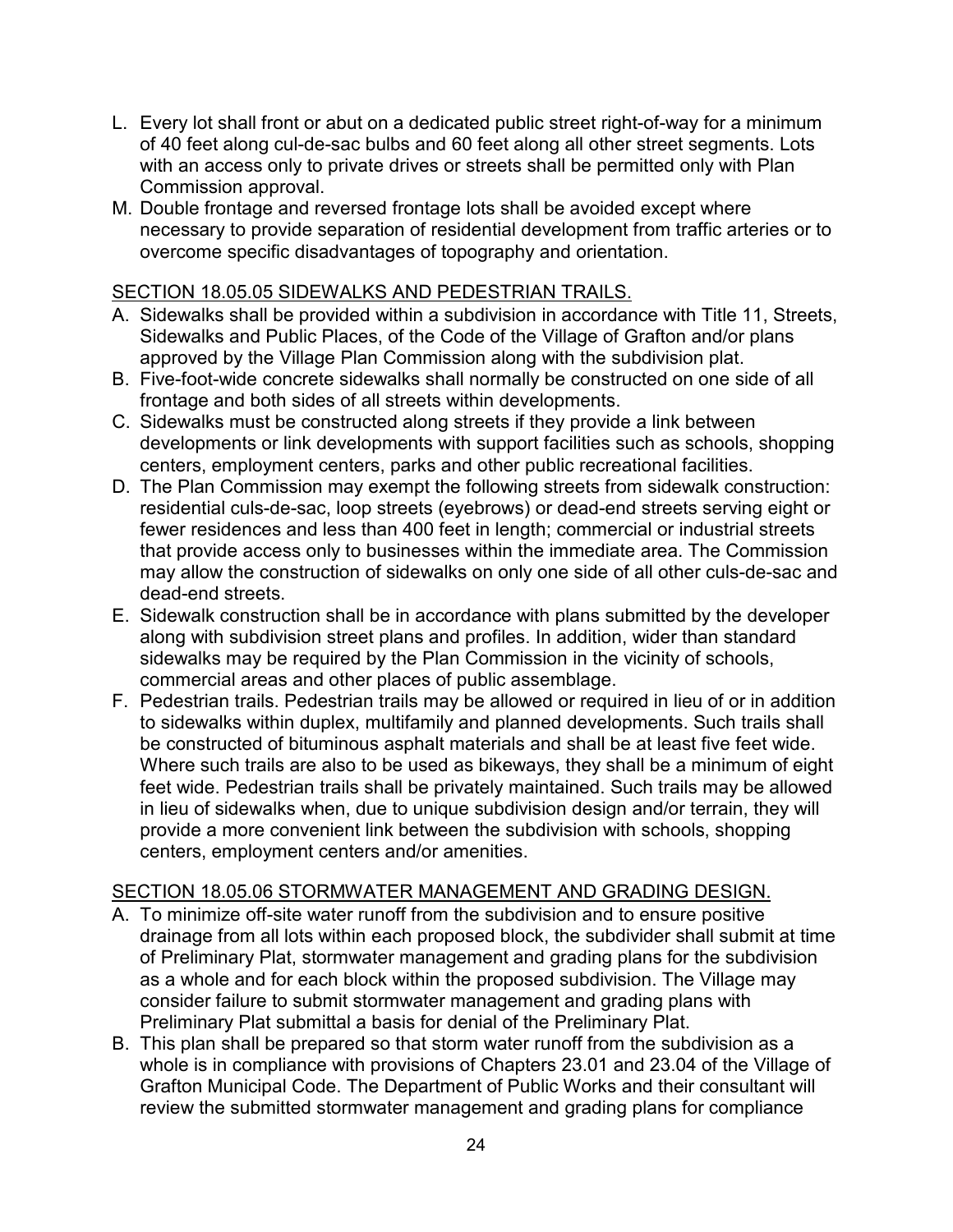with the provisions of these regulations and with the provision of Chapters 23.01 and 23.04, and said Department shall make a determination as to compliance or noncompliance with such provisions prior to action on the final plat by the Village Board.

- C. This grading plan shall include final grade elevations to be maintained along rear lot lines. Design shall be based on environmentally sound site planning and engineering techniques. The best available technology shall be used to minimize off-site storm water runoff, increase on-site infiltration, encourage natural filtration functions, simulate natural drainage systems, and minimize off-site discharge of pollutants to ground and surface water.
- D. Should the approved drainage plan require any grading or the installation of storm water drainage facilities within any block or blocks, the subdivider shall cause such grading or other improvements to be installed at their expense at the same time the subdivision roads are being graded. To ensure compliance with the approved grading plan, a covenant shall be included on the face of the final plat referring to the grading plan and requiring compliance therewith.
- E. Upon approval of the stormwater management and grading plan by the Department of Public Works, the subdivider shall submit two (2) printed copies at 24" by 36" and an electronic copy of the grading plan to the Department of Public Works.

# <span id="page-24-0"></span>SECTION 18.05.07 STREET LIGHTING.

- A. The subdivider shall cause lights as specified in the Village-approved street lighting plan to be installed in order to adequately illuminate the subdivision.
- B. The subdivider shall assume the cost of installing all street lights as specified in the approved street lighting plan, exclusive of that portion, if any, absorbed by Wisconsin Public Service Corporation.
- C. In order to ensure proper street lighting within a subdivision, a street lighting plan shall be submitted at the time of preliminary plat review. The street lighting plan shall include the location of all street illumination structures. Prior to submitting the street lighting plan, the subdivider should consult with the Director of Public Works. Prior to review of a preliminary plat by the Plan Commission, the Director of Public Works shall approve all street lighting plans.
- D. To ensure compliance with the approved street lighting plan, a covenant shall be included on the face of the final plat referring to the street lighting plan and requiring compliance therewith.

# <span id="page-24-1"></span>SECTION 18.05.08 STREET TREE PLAN.

- A. A plan for placement of terrace trees shall be submitted to the Director of Public Works at the time of 80 percent of each phase build out. The plan shall include the location and type of all trees to be planted in the terrace per Section 11.32 of the Village of Grafton Municipal Code. Prior to submitting the terrace tree plan, the subdivider shall consult with the Director of Public Works.
- B. To ensure compliance with the approved terrace tree plan, a covenant shall be included on the face of the CSM or final plat referring to the terrace tree plan and requiring compliance therewith.
- C. The subdivider shall cause trees to be planted as specified in the approved street tree plan.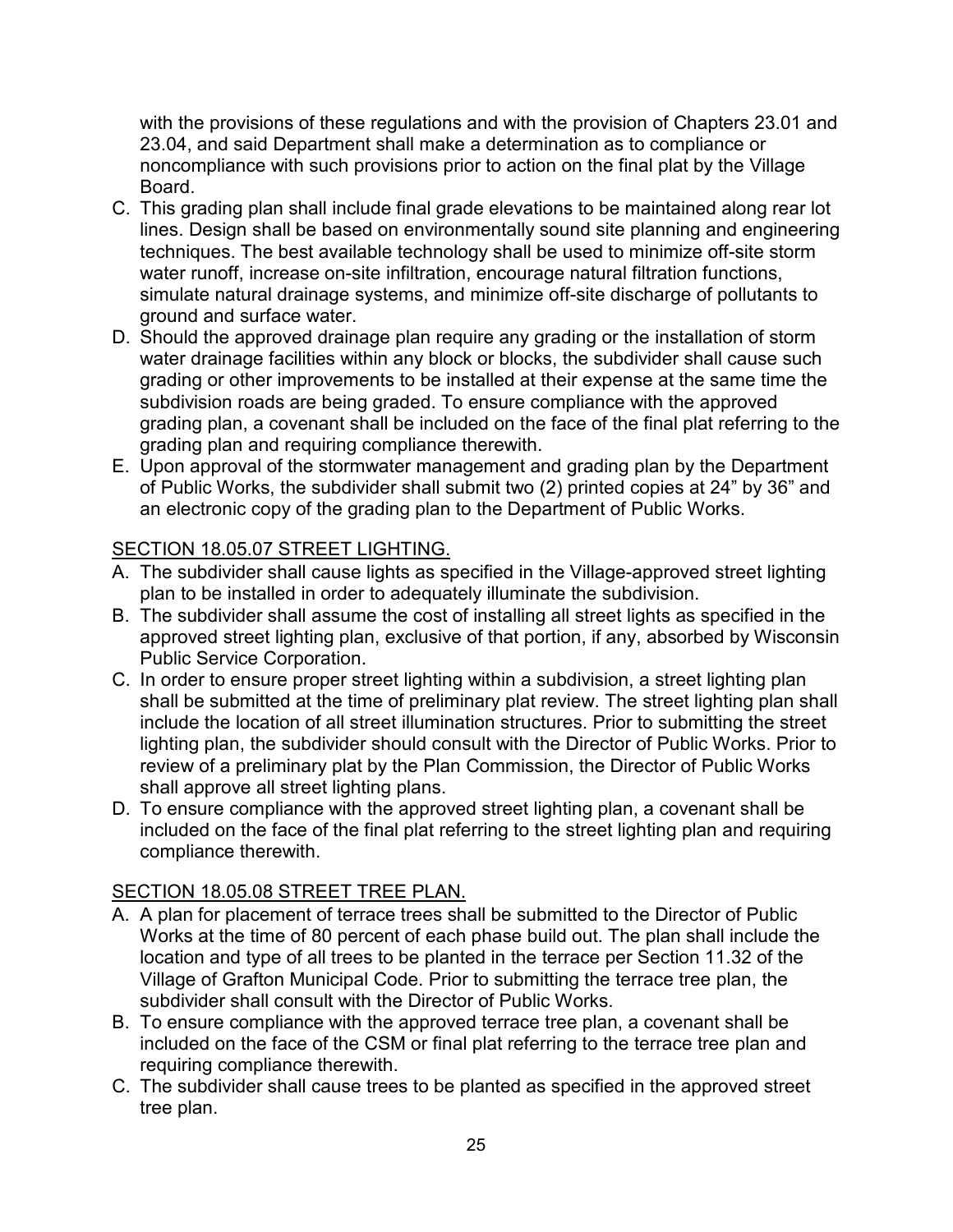- D. There shall be no less than one tree per platted lot.
- E. Alternative planting materials/types may be considered during review of the plan by the Director of Public Works.

## <span id="page-25-0"></span>SECTION 18.05.09 SURVEY MONUMENTS.

Before final approval of any plat, the subdivider shall install monuments placed in accordance with the requirements of Chapter 236, Wisconsin Statutes, and as may be required by the Director of Public Works. The Director of Public Works may waive the placing of monuments for a reasonable time on condition that the subdivider executes a surety bond to ensure the placing of such monuments within the time required.

## <span id="page-25-1"></span>SECTION 18.05.10 SANITARY SEWERS.

- A. The subdivider shall construct sanitary sewers in such a manner as to make adequate sanitary sewerage service available to each lot within a subdivision or land division. Laterals extending from the sanitary sewer main to the lot line to service each parcel of property within the subdivision shall be installed.
- B. The size, type, and installation of all sanitary sewers proposed to be constructed shall be in accordance with plans and specifications approved by the Department of Public Works.
- C. The subdivider shall assume the cost of installing all sanitary sewers necessary to serve the subdivision. If greater diameter pipes are required to handle additional flows from beyond the subdivision/development the excess material cost of such larger sewers shall be borne by the Village of Grafton, if the plat is located within the Village's corporate limits.

#### <span id="page-25-2"></span>SECTION 18.05.11 WATER.

- A. The subdivider shall construct water mains in such a manner as to make adequate water service available to each lot within the subdivision. Water laterals shall be constructed to each lot line.
- B. The size, type, and installation of all public water systems shall meet the requirements of NR 811-70 state statute for water flow and NFPA1 Chapter 18.4 Fire Flow Requirements for Buildings.
- C. The size, type, and installation of all fire hydrants shall be in accordance with plans and Standard Specifications approved by the Fire Department.
- D. The size, type, and installation of all public water mains shall be in accordance with plans and Standard Specifications approved by the Department of Public Works.
- E. The subdivider shall assume the cost of installing all water mains necessary to serve the subdivision/development. If greater diameter water mains are required, the excess material cost of such mains shall be borne by the Village of Grafton if the plat is located within the Village's corporate limits.
- F. The size, type and installation of all water mains shall be in accordance with plans and specification approved by the Department of Public Works.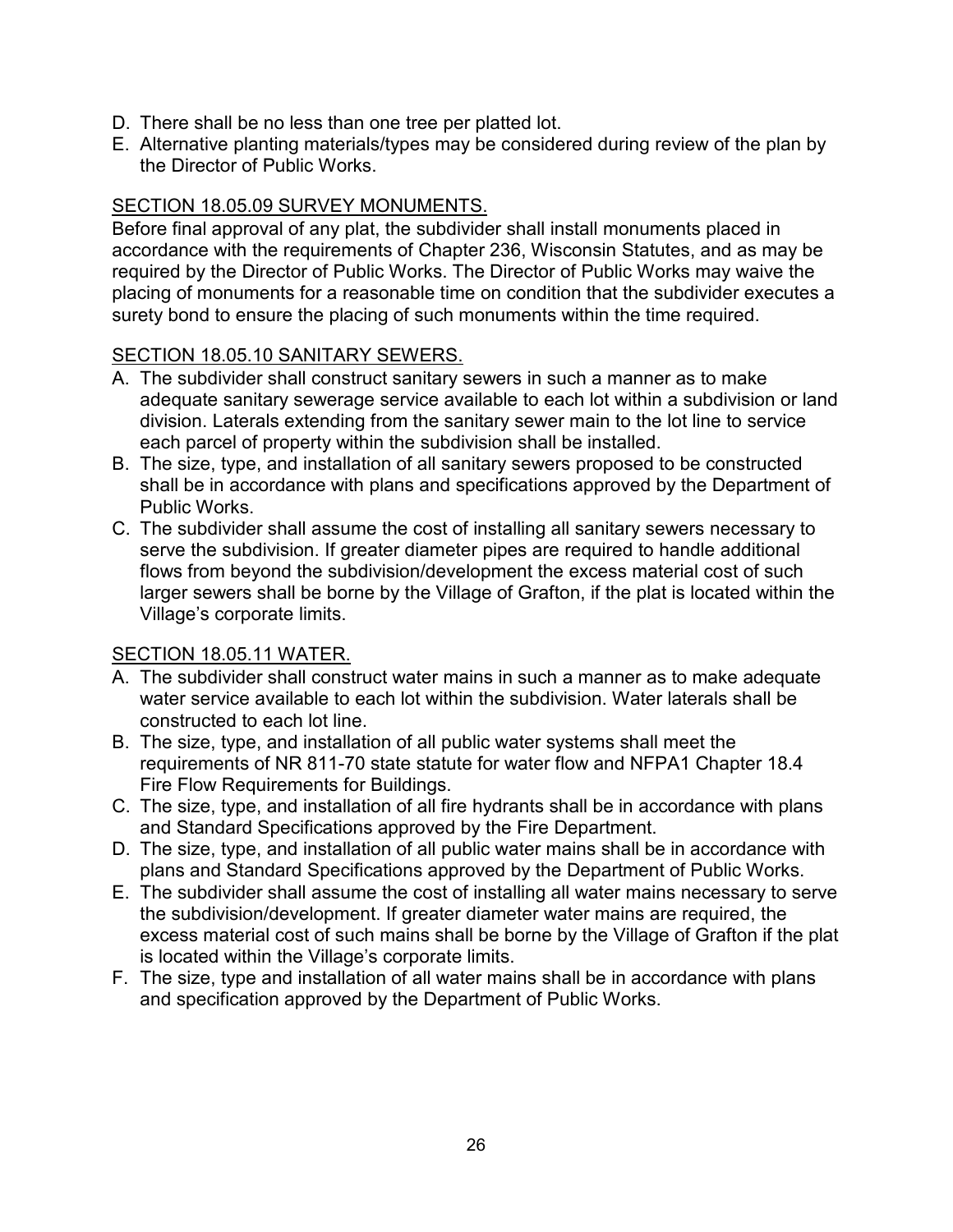# <span id="page-26-0"></span>SECTION 18.05.12 STORM SEWERS AND DRAINAGE FACILITIES CONSTRUCTION.

- A. Storm sewer and other storm drainage facilities called for in the stormwater management and grading plans shall be constructed with the necessary facilities throughout the entire subdivision.
- B. Storm sewers shall be separate and independent of the sanitary sewer system, and shall provide an adequate outlet or connections to the storm sewer system of the Village.
- C. When storm sewers are not installed, adequate facilities for the removal of surface water shall be provided throughout the entire subdivision, as reflected in the stormwater management and grading plans.
- D. The subdivider shall assume the cost of installing all storm sewers necessary to serve the subdivision/development including but not limited to storm sewer, manholes, inlets and catch basin leads. If greater diameter pipes are required to handle additional flows from beyond the subdivision/development, the excess material cost shall be borne by the Village of Grafton if the plat is located within the Village's corporate limits.
- E. The size, type, and installation of all storm sewers shall be in accordance with plans and specifications approved by the Department of Public Works.
- F. All other stormwater management facilities called for in the stormwater management and grading plans shall be the sole responsibility of the subdivider.
- G. The approved stormwater management and grading plans shall consider daylighting laterals to greenspace whenever possible. Where greenspace options are not available, storm sewer laterals may be installed from the storm sewer to the lot line to service remaining parcels.
- H. Prior to occupancy of any building, the building drainage system shall be connected to the available storm sewer lateral. This connection shall be the responsibility of the property owner. On lots that abut navigable waterways, such as channels, rivers or lakes, this regulation shall not apply if the sump water drainage system is designed to direct sump water into said navigable waterway.

# <span id="page-26-1"></span>SECTION 18.05.13 OTHER UTILITIES.

- A. The subdivider shall cause other utilities including but not limited to gas, electrical power, and telecommunication facilities to be installed in such a manner as to make adequate service available to each lot in the subdivision.
- B. No such utility service shall be located on overhead poles, unless otherwise allowed due to exceptional topography or other physical barrier.
- C. Associated equipment and facilities which are pertinent to underground telephone and electric systems (such as, but not limited to, substations, pad-mounted transformers, pad-mounted sectionalizing switches, pedestals, mounted terminal boxes), may be located above ground. Such equipment and facilities shall be located in rear or side yard areas.

# <span id="page-26-2"></span>SECTION 18.05.14 EASEMENTS.

A. Easements shall be provided for any overhead or underground utility service, including storm sewers or stormwater drainage and detention where necessary.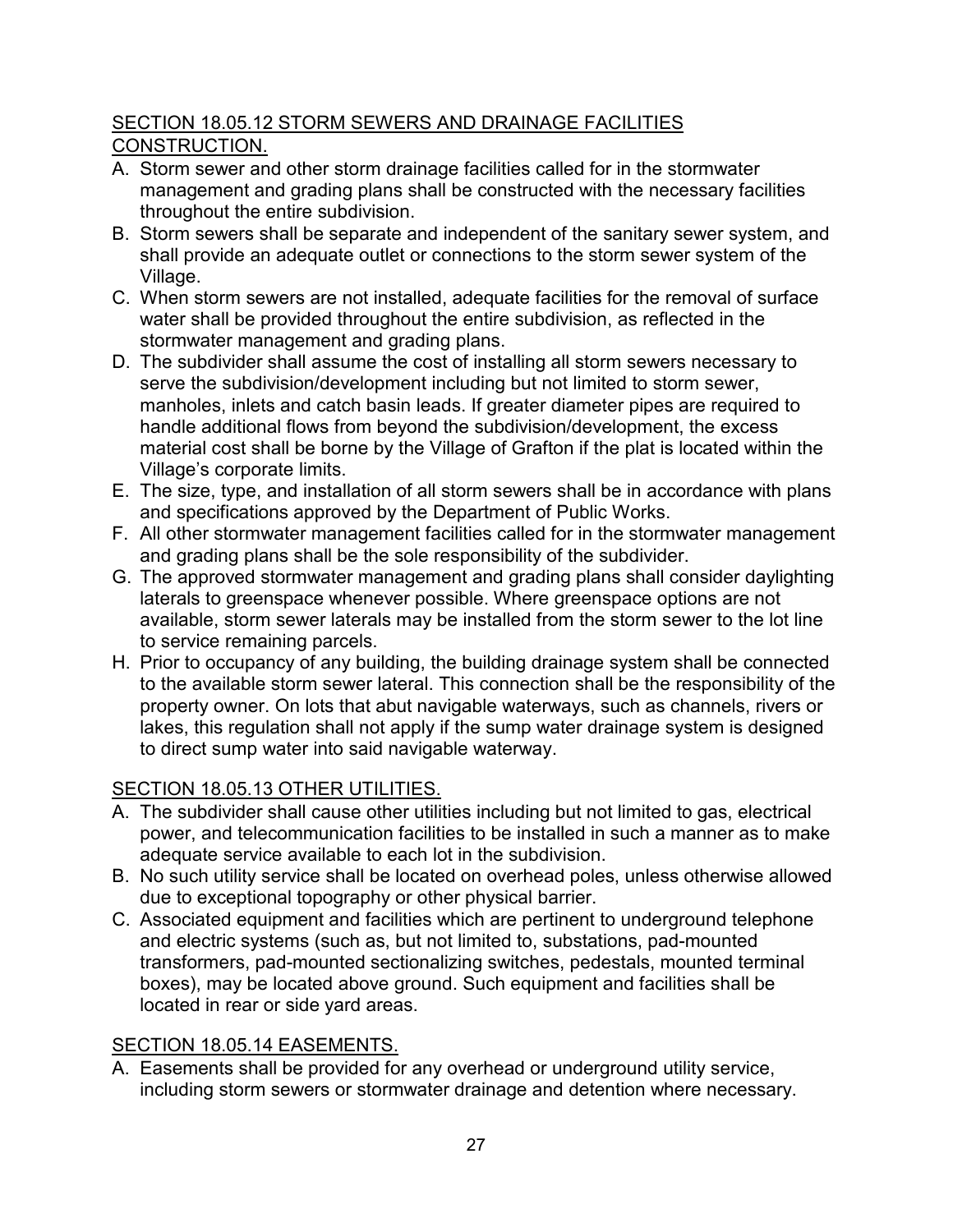- B. All easements shall be depicted on the preliminary plat as required in Section 18.04.02.
- C. Public utility easements shall be a minimum of 12 feet wide, six feet of same being on each of the adjacent lots or all 12 feet on one lot where necessary, except where wider easements are required by the Village Engineer.
- D. Easements shall be established at the rear of each lot and along such other lot lines as to provide continuity or alignment from block to block. At deflection points in these easements, if overhead utility lines are contemplated, additional easements shall be established for pole-line anchors.
- E. Drainage Easements. Where a subdivision is traversed by a water course, drainageway, channel or stream, there shall be provided a storm water easement or drainage right-of-way conforming substantially with the lines of such water course and such further width or construction, or both, as will be adequate for the purpose. Wherever possible, the drainage shall be maintained by an open channel with landscaped banks and adequate width for maximum potential volume of flow.
- F. Lines To Be Underground In Newly Platted Areas.
	- 1. All new utility lines installed within a newly platted area shall be underground.
	- 2. Associated equipment and facilities which are appurtenant to underground utilities, such as but not limited to, substations, pad-mounted transformers, padmounted sectionalizing switches and above grade pedestal-mounted terminal boxes, may be located above ground. Such equipment and facilities shall be located in rear yard areas.
	- 3. The subdivider or agent shall furnish proof to the Plan Commission that such arrangements as may be required under applicable rates and rules filed with the Public Service Commission of Wisconsin have been made with the owner or owners of such lines or services for placing their respective facilities underground as required by this Section, as a condition precedent to approval of the final plat or certified survey map.
	- 4. Temporary overhead facilities may be installed to serve a construction site or where necessary because of severe weather conditions. In the latter case, within a reasonable time after weather conditions have moderated or upon completion of installation of permanent underground facilities, such temporary facilities shall be replaced by underground facilities and the temporary facilities removed.
- G. Easement Conditions.
- 1. Adequate easements shall be provided and dedicated on each side of all rear lot lines, and on side lot lines, across lots or along front lot lines where necessary, for the installation of storm and sanitary sewers, gas, water, electric and communications lines. Such easements as required by the utility company or other private utility lines shall be noted as "Utility Easements" on the final plat or certified survey map. Prior to approval of the final plat or certified survey map, the concurrence of the electric and communications companies serving the area as to the location and width of the utility easements shall be noted on the final plat or certified survey map. All easements for storm and sanitary sewers, water mains, pedestrian walks, and other public purposes shall be noted thereon as "Public Easement for" followed by reference to the use or uses for which they are intended.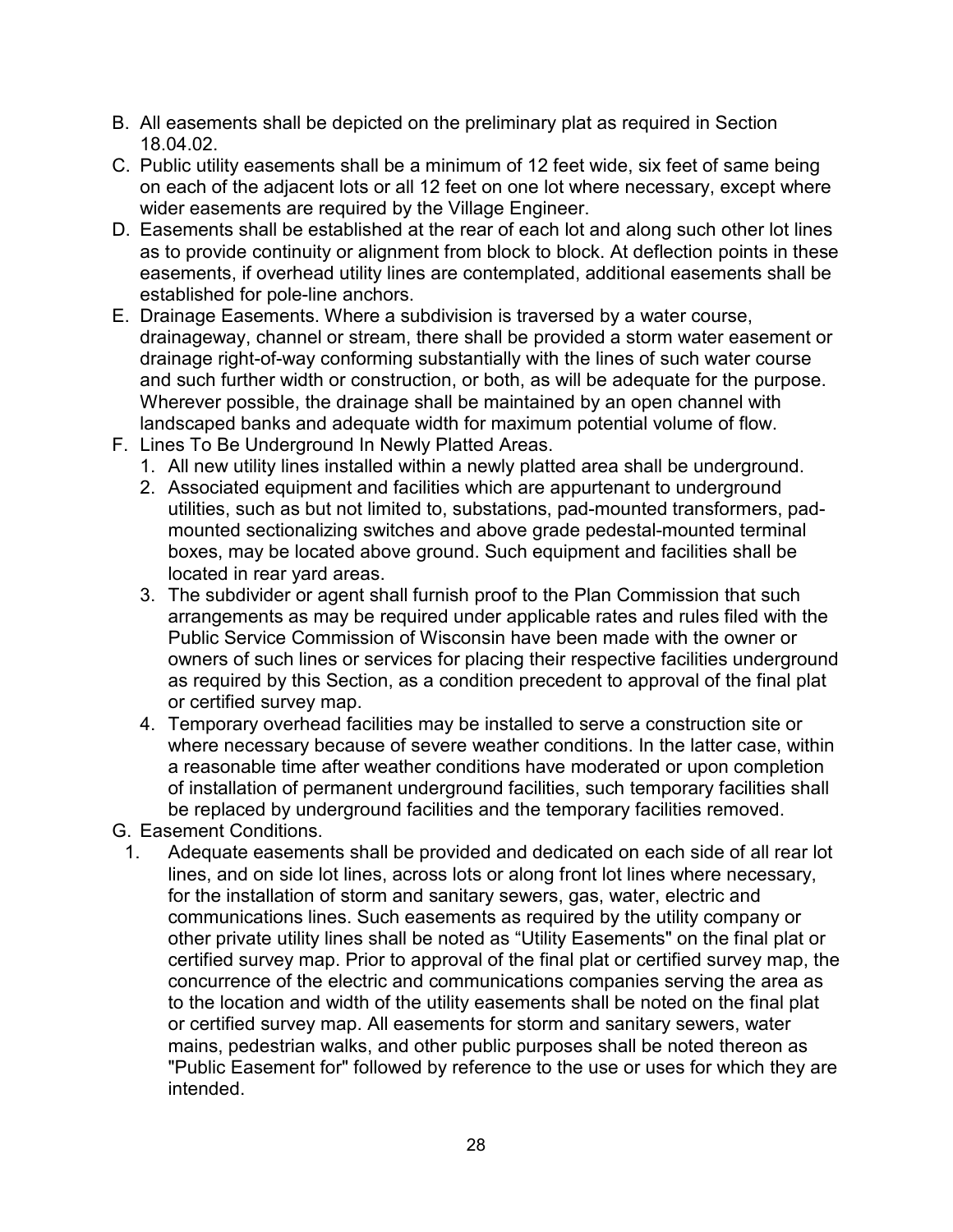- 2. Where the utility facilities are to be installed underground, the utility easements shall be graded to within six (6) inches of final grade by the subdivider, prior to the installation of such facilities, and earth fill, piles or mounds of dirt shall not be stored on such easement areas. Utility facilities when installed on utility easements whether overhead or underground shall not disturb any monumentation in the plat.
- H. Where the utility facilities are to be installed underground, a plat restriction shall be recorded with the final plat or certified survey map stating that the final grade established by the subdivider on the utility easements shall not be altered by more than six (6) inches by the subdivider, his agent, or by subsequent owners of the lots on which such utility easements are located, except with written consent of the utility or utilities involved. The purpose of this restriction shall be to notify initial and future lot owners of the underground facilities at the time of purchase and to establish responsibility in the event of damage to such facilities or to the need to alter such facilities. When the utility company uses a service application, said application should also notify the initial and subsequent lot owners of their responsibility regarding such underground facilities.

## **SECTION 18.06 CONSTRUCTION REQUIREMENTS**

# <span id="page-28-1"></span><span id="page-28-0"></span>SECTION 18.06.01 COMMENCEMENT.

No construction or installation of improvements shall commence in a proposed subdivision until the preliminary plat has been approved by the Plan Commission and final construction plans have been approved by and the Director of Public Works has given written authorization.

## <span id="page-28-2"></span>SECTION 18.06.03 INSPECTION.

- A. The subdivider, prior to commencing any work within the land division or condominium, shall make arrangements with the Village Engineer to provide for inspection.
- B. The Village Engineer or designee shall inspect and approve all completed work prior to release of the sureties.
- C. The Village Engineer or designee shall have access to premises and structures during reasonable hours to make those inspections as deemed necessary to ensure compliance with this Ordinance. If, however, the Village Engineer or designee is refused entry after presentation of proper identification, he or she may procure a special inspection warrant in accordance with Section 66.0119 of the Wisconsin Statues, except in cases of emergency where immediate access is necessary.

## <span id="page-28-3"></span>SECTION 18.06.04 COMPLETION OF IMPROVEMENTS.

All of the improvements required under this Ordinance shall be completed prior to the final approval of a subdivision plat, condominium plat, or certified survey map by the Village Board, except that in lieu of completion of construction, a certified check, surety bond, or letter of credit approved by the Village Administrator may be furnished.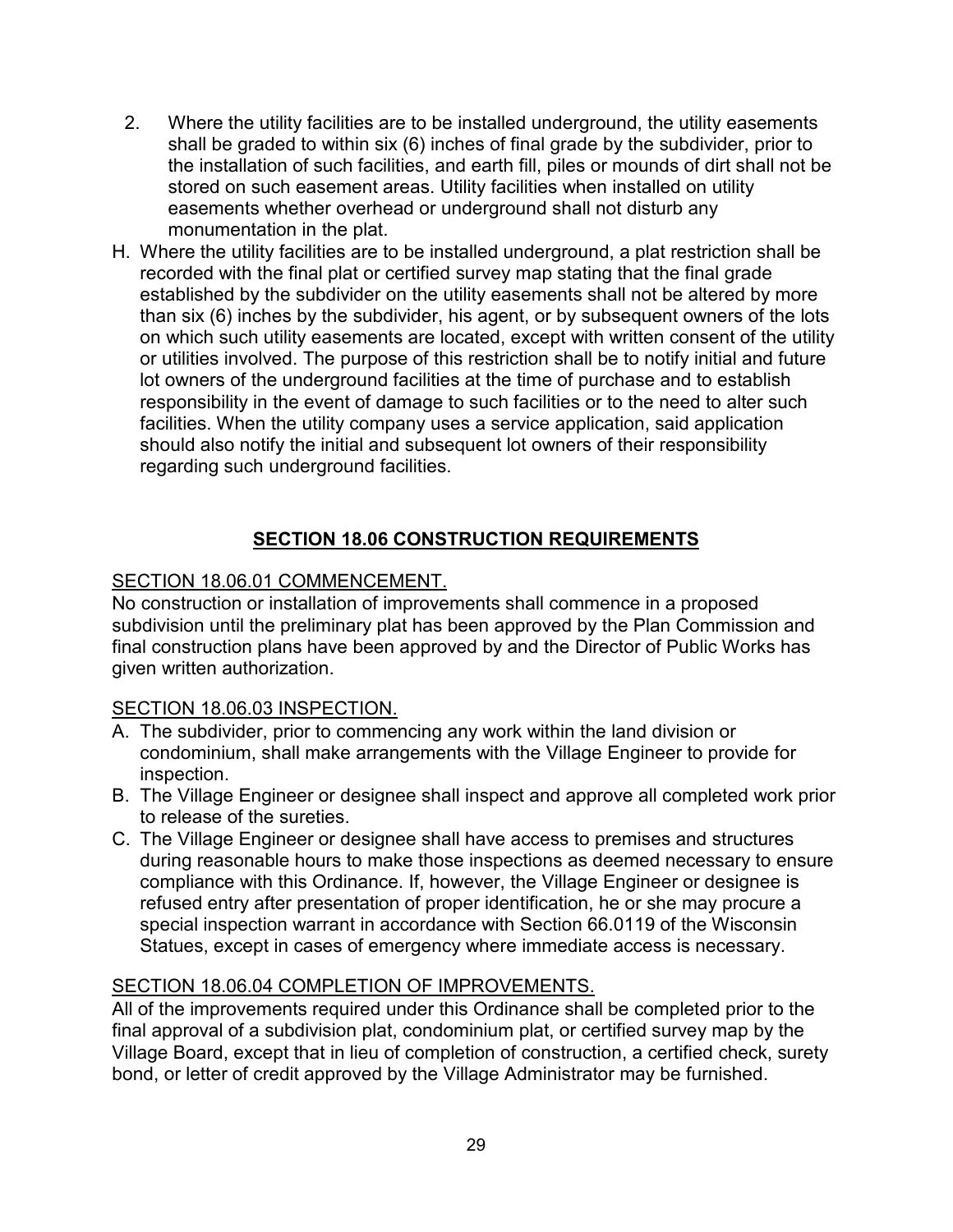# <span id="page-29-0"></span>SECTION 18.06.05 AS-BUILT PLANS.

- A. After completion of all public improvements within a phase, and prior to final acceptance of said public improvements by the Village, the subdivider shall provide the Village with as-built plans for the Public Improvements on electronic media compatible with the Village's CAD system software and in pdf form, as well as two printed 24" X 36" copies.
- B. The subdivider must coordinate and pay all cost to convert these as-builts to work within the Village of Grafton's GIS mapping system. The following items must be included on the as-builts:
	- 1. Benchmarks shot on all new hydrant tag bolts.
	- 2. Hydrant, valve box & manhole locations and elevations, in Autocad (.dwg or .dxf), Microstation design files, or ESRI (shape or geodatabase) files.

# <span id="page-29-1"></span>SECTION 18.06.06 DEDICATION.

The subdivider shall, upon completion of all the public improvements, unconditionally, and without charge to the Village, grant, convey and fully dedicate the same to the Village, its successors and assigns forever, free and clear of all encumbrances whatever; together with (without limitation because of enumeration) all land, buildings, structures, mains, conduits, pipes, lines, plant machinery, equipment, and appurtenances which may in any way be a part of or pertain to such public improvements, and together with any and all necessary easements for access thereto and/or proper use thereof.

# <span id="page-29-2"></span>SECTION 18.06.07 ACCEPTANCE.

- A. Following completion and dedication of the improvements within a phase and upon written request by the subdivider, the Village shall thereupon accept such improvements in accordance with the Village of Grafton Municipal Code.
- B. The Village shall thereafter have the right to connect or integrate other utility facilities with the facilities provided hereunder without payment or award to, or consent required of, the subdivider.
- C. Residential building permits for each phase of the Development will not be issued until such time as the Public Improvements within that phase have been substantially completed, as that term is defined in section 236.13, Wis. Stats., except the street trees and final course of asphalt which shall be dedicated and accepted following such final course of asphalt installation.

# <span id="page-29-3"></span>SECTION 18.06.08 UNCOMPLETED PUBLIC IMPROVEMENTS.

- A. In the event that the subdivider shall fail to complete all of the public improvements (excluding the street trees and final course of asphalt), for any phase of the Development required to be done by the Village Code within twelve (12) months from the start of construction for that phase, the Village may, at its option, cause all uncompleted Public Improvements for that phase to be done and the subdivider shall be firmly bound for the payment of all costs.
- B. In lieu thereof, the Village may elect to levy special assessments in accordance with the provisions of the Wisconsin Statutes and Village Code. In the event that the subdivider shall fail to complete all of the Public Improvements within the respective phase within twelve (12) months from the start of each phase (excluding the